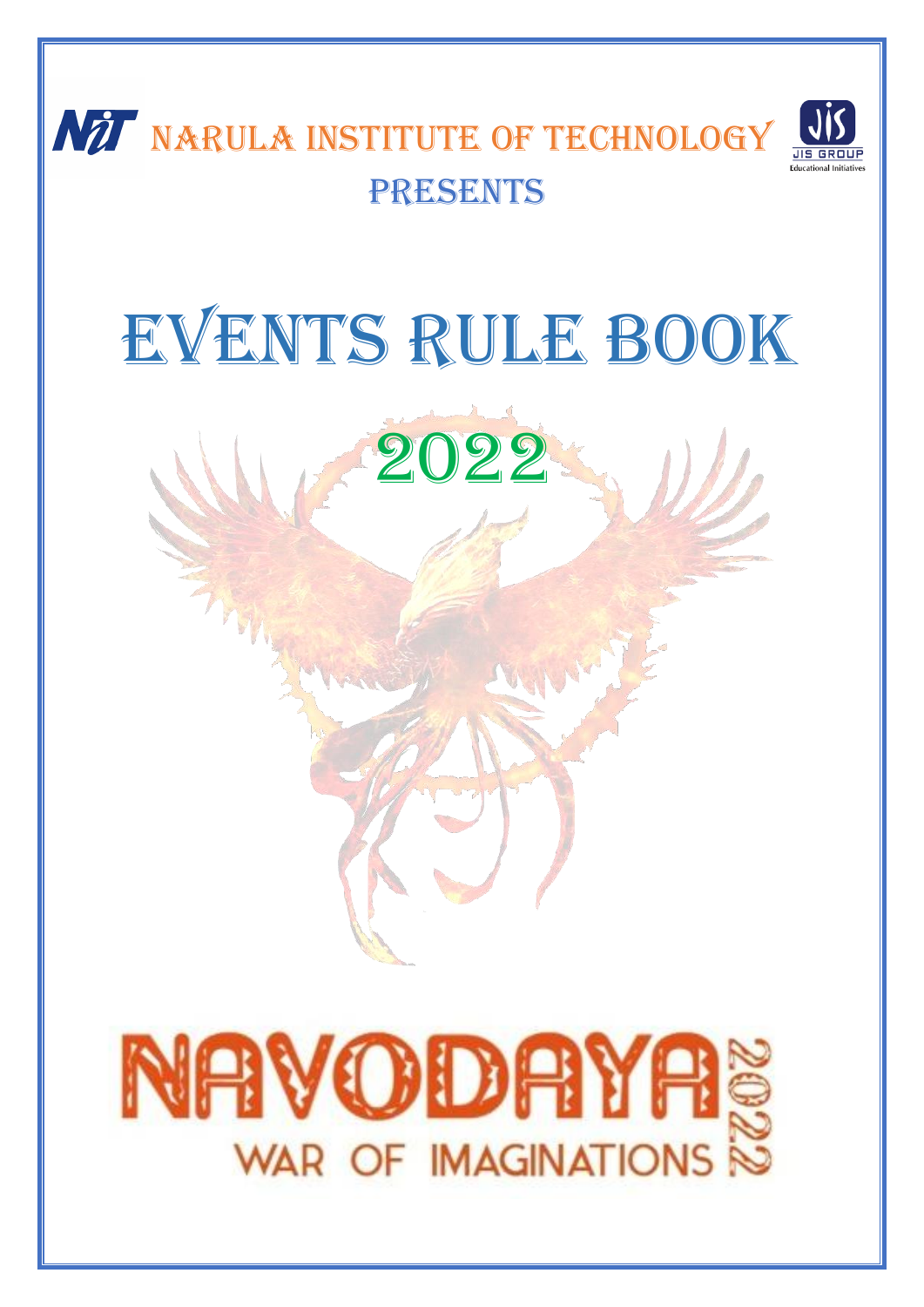

## WELODICA

• Solo Singing • Duet Singing • Rap BATTLE • BEAT BOXING • BATTLE OF BAND

## FOR ANY QUERIES CONTACT AT: navodaya2k22@gmail.com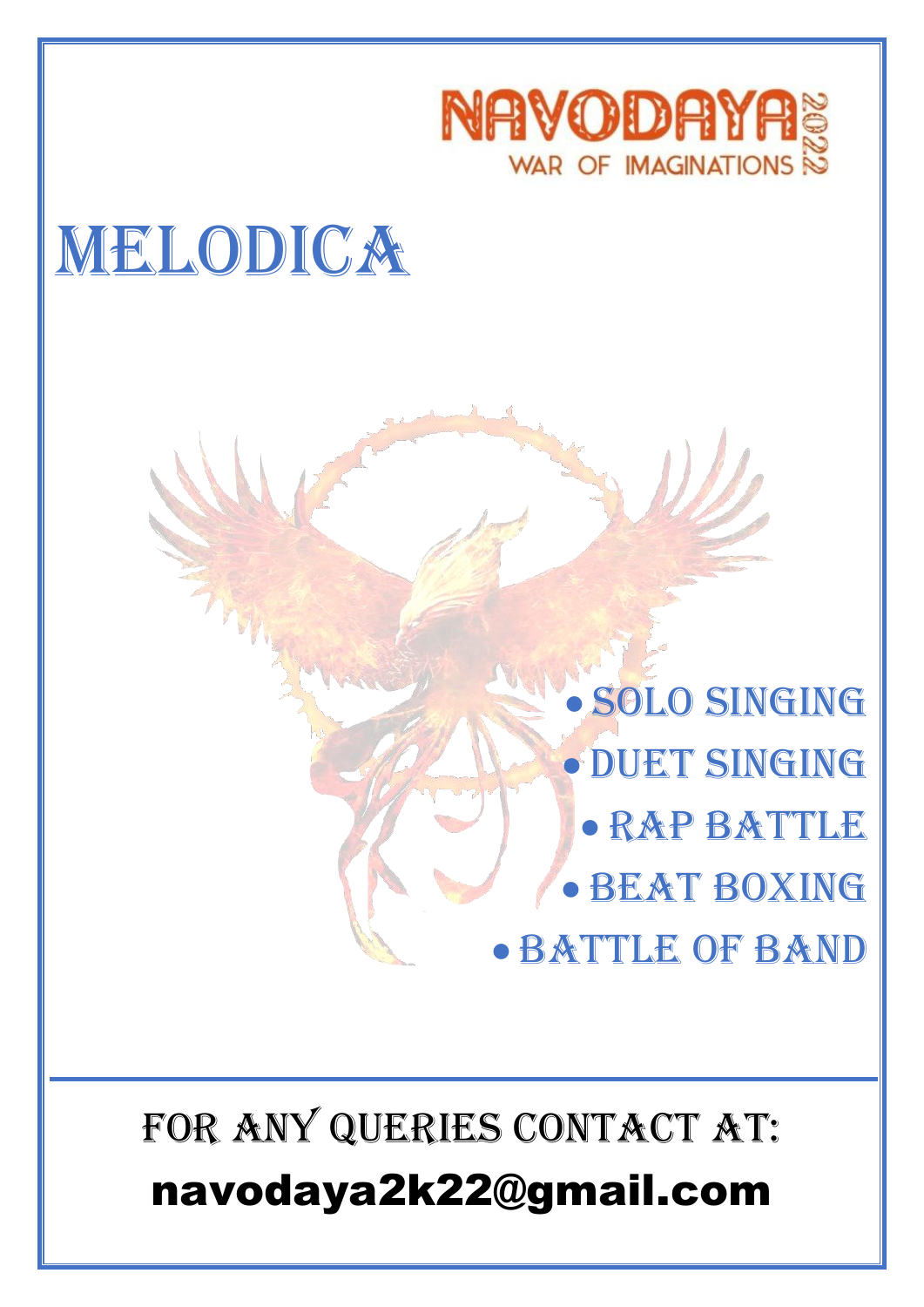## **SOLO SINGING**

- ➢ Each Participant should carry their ID-Cards.
- ➢ The Participant can sing in any Language.
- ➢ Original Composition will also be encouraged.
- ➢ Participant can use only One Musician.
- ➢ No Pre-Recorded tracks are allowed.
- ➢ The Participants can use Musical Instruments.
- ➢ Participants must strictly stick to the Time-Limit (3 Mins Maximum).
- ➢ Indecency of any kind is not allowed and will lead to immediate disqualification.
- ➢ The decisions of the Judges shall be Final and Binding.

**Only the Winner will get the Chance to perform in the**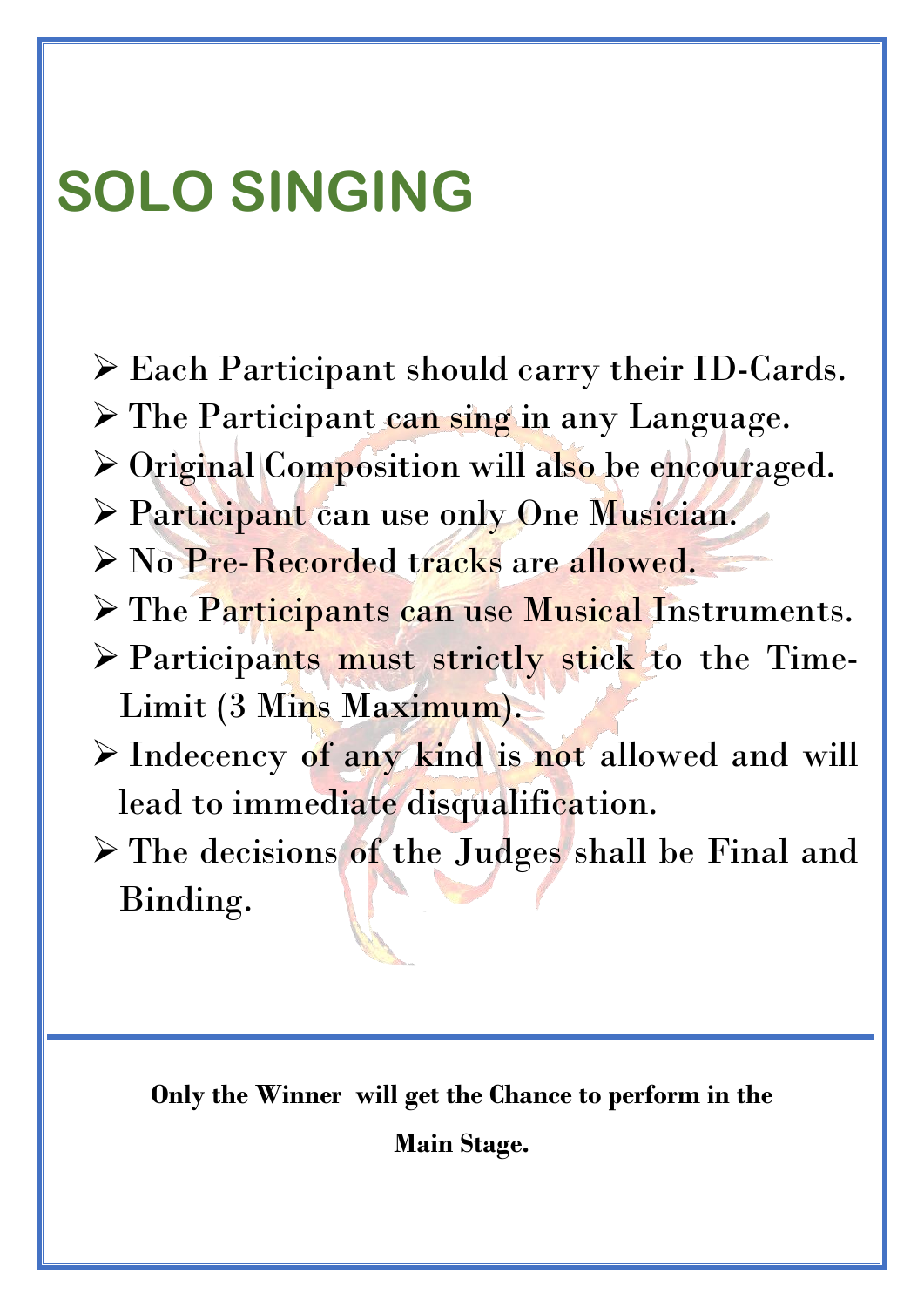## **DUET SINGING**

- ➢ Each Participant should carry their ID-Cards.
- ➢ The Participant can sing in any Language.
- ➢ Original Composition will also be encouraged.
- ➢ Participant can use only Two Vocals.
- ➢ No Pre-Recorded tracks are allowed.
- ➢ The Participants can use Musical Instruments.
- ➢ Participants must strictly stick to the Time-Limit (4 Mins Maximum).
- ➢ Indecency of any kind is not allowed and will lead to immediate disqualification.
- ➢ The decisions of the Judges shall be Final and Binding.

**Only the Winner will get the Chance to perform in the**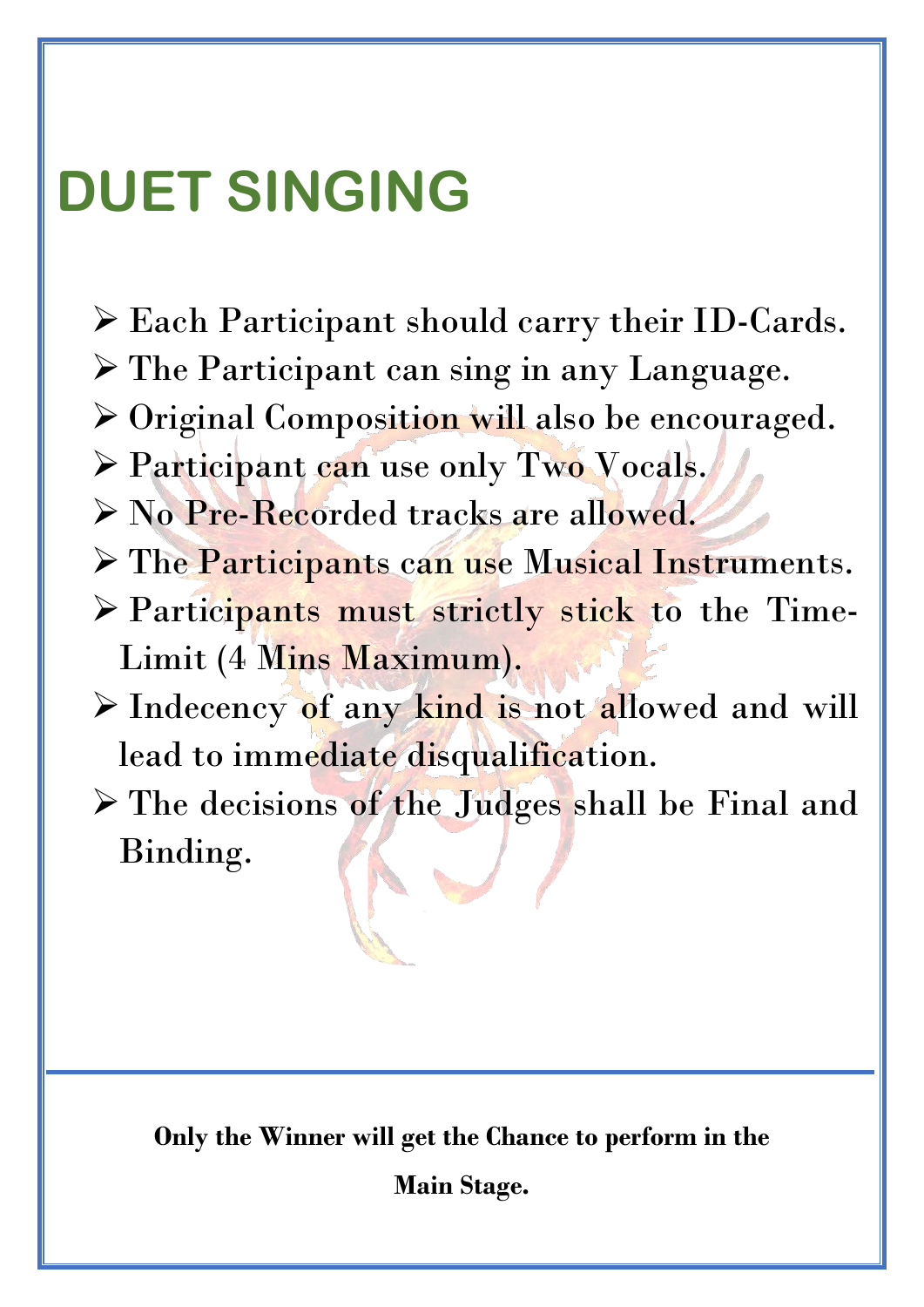## **RAP BATTLE**

- ➢ Each Participant should carry their ID-Cards.
- ➢ The Participant can Rap in English, Hindi or Bengali only.
- ➢ Original Compositions will be Encouraged. However a performance of any published track is also allowed.
- ➢ No Instruments or Accompaniment will be Allowed.
- ➢ Participants must strictly stick to the Time-Limit (3 Mins Maximum).
- ➢ Indecency of any kind is not allowed and will lead to immediate disqualification.
- ➢ The decisions of the Judges shall be Final and Binding.

**Only the Winner will get the Chance to perform in the**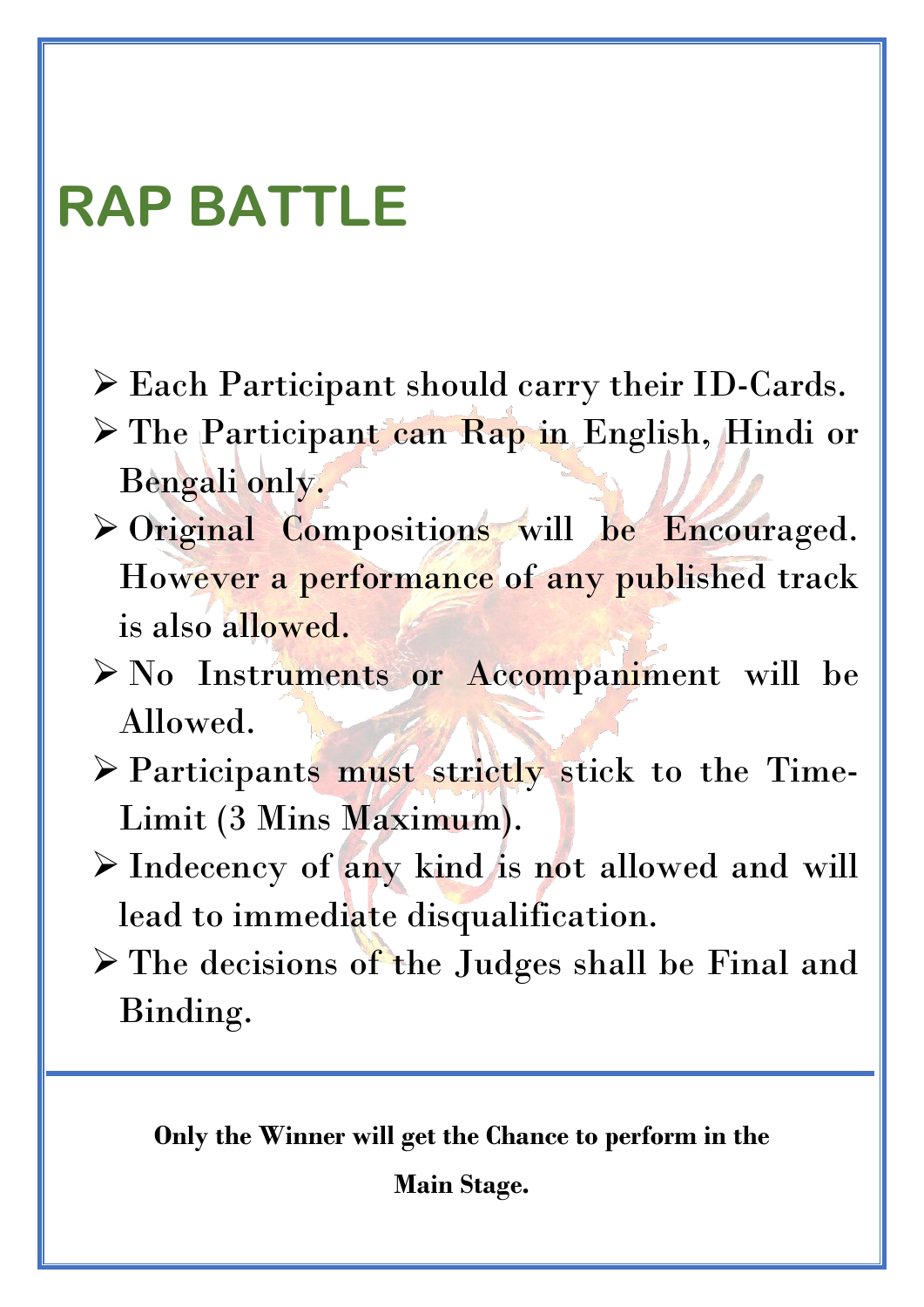## **BEAT BOXING**

- $\triangleright$  Each Participant should carry their ID-Cards.
- ➢ No Instruments or Accompaniment will be allowed.
- ➢ Participants must strictly stick to the Time Limit ( 3 Minutes Maximum).
- ➢ Indecency of any kind is not allowed and will lead to immediate disqualification.
- ➢ The decisions of the Judges shall be Final and Binding.

**Only the Winner will get the Chance to perform in the**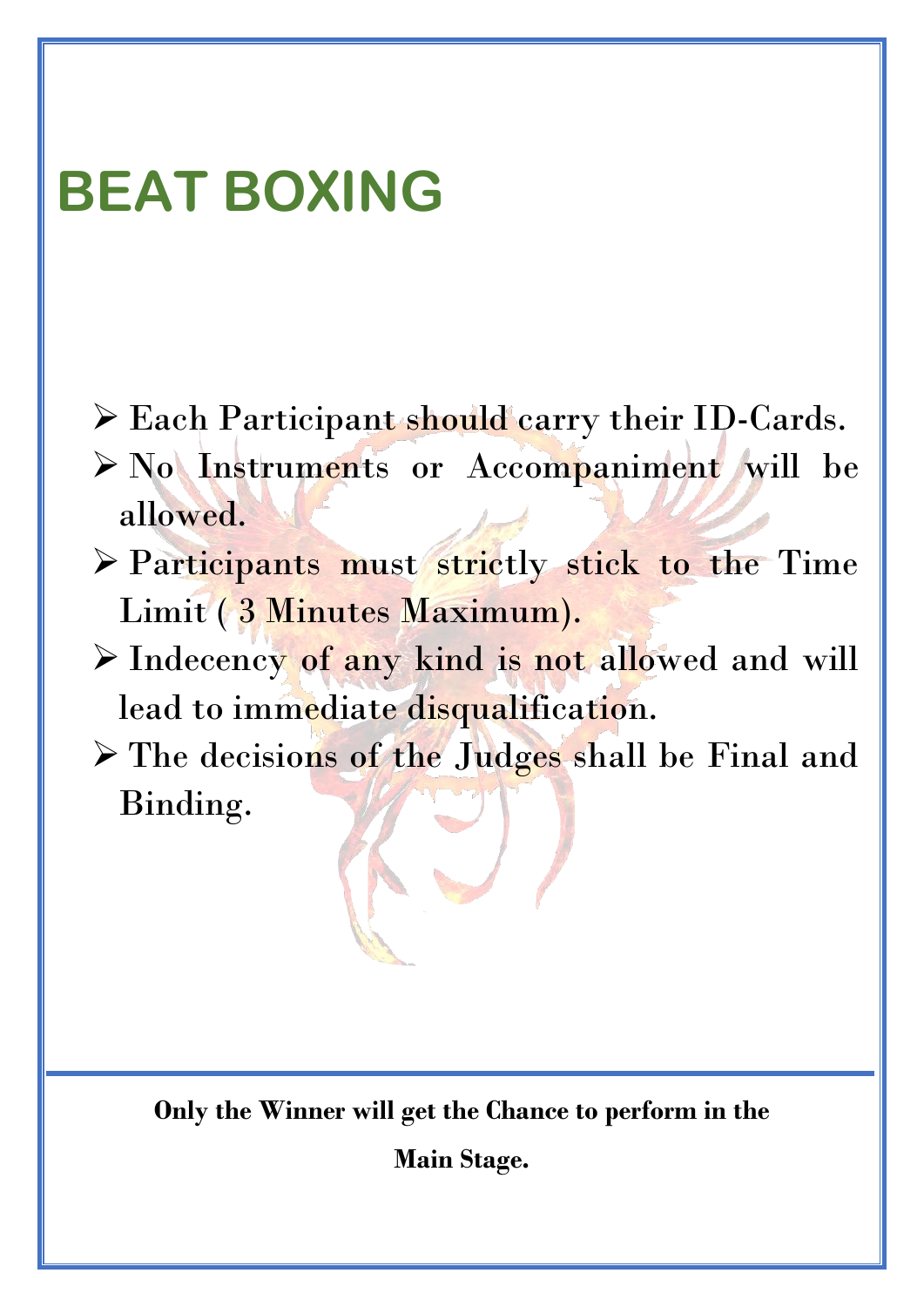## **BATTLE OF BANDS**

- ➢ Each Participant should carry their ID-Cards.
- ➢ Participants have to carry their own Instruments.
- ➢ Only 7 Members are allowed in a Band .(Including drummer, Rhythm, Lead & Bass, Synthesizer and Singer.) [Minimum 4 Members]
- ➢ Participants must strictly stick to the Time Limit ( 12 mins Max for Performance and 5 min for setup).
- ➢ Drums will be provided.
- ➢ Indecency of any kind is not allowed and will lead to immediate disqualification.
- ➢ The decisions of the Judges shall be Final and Binding.

➢

**Only the Winner will get the Chance to perform in the**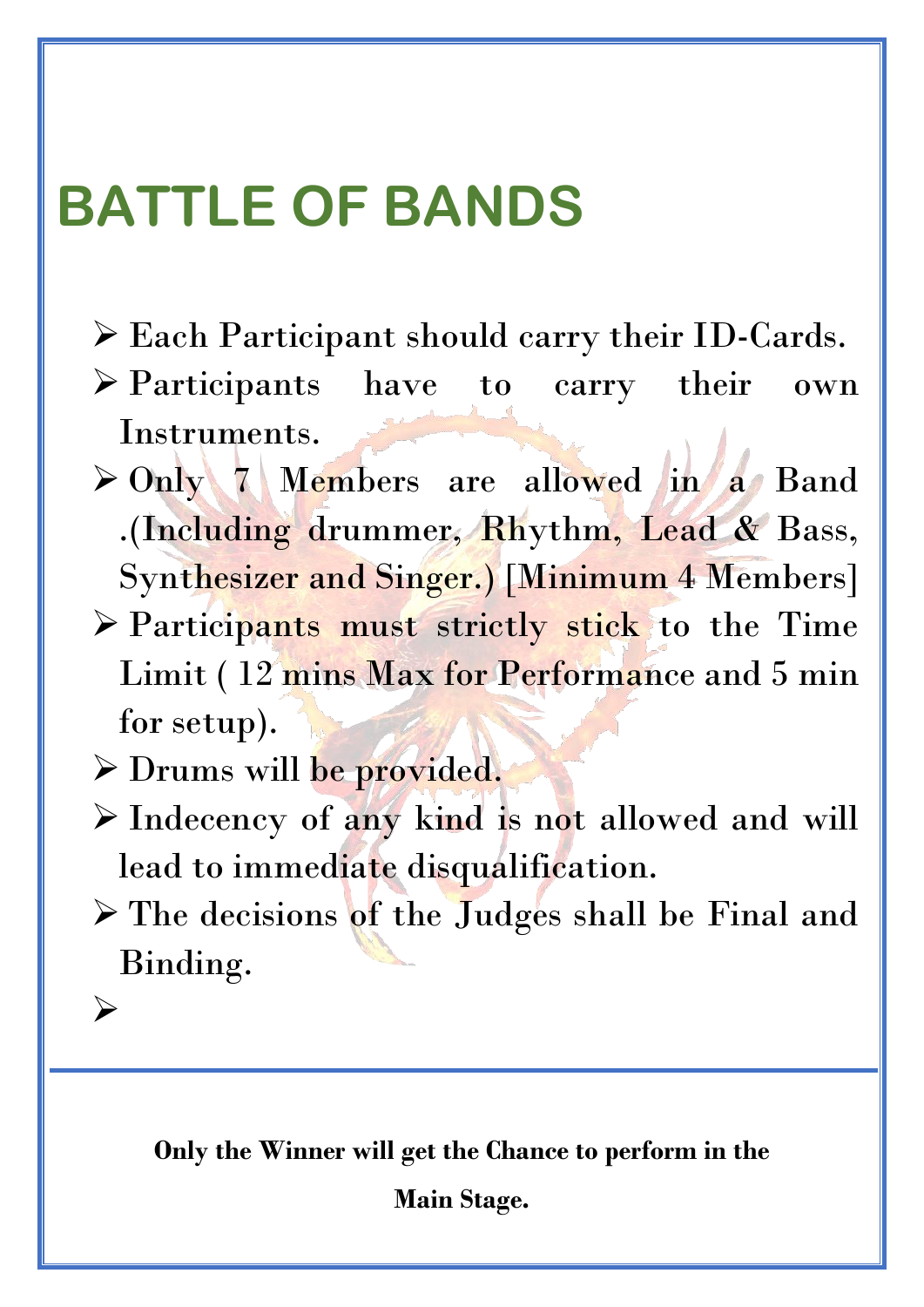

## **CHOREOMANIA**



- Sway Away (group)[CLASSICAL]
	- Sway Away (group)[WESTERN]

• Dance battle (face off)

### FOR ANY QUERIES CONTACT AT:

### navodaya2k22@gmail.com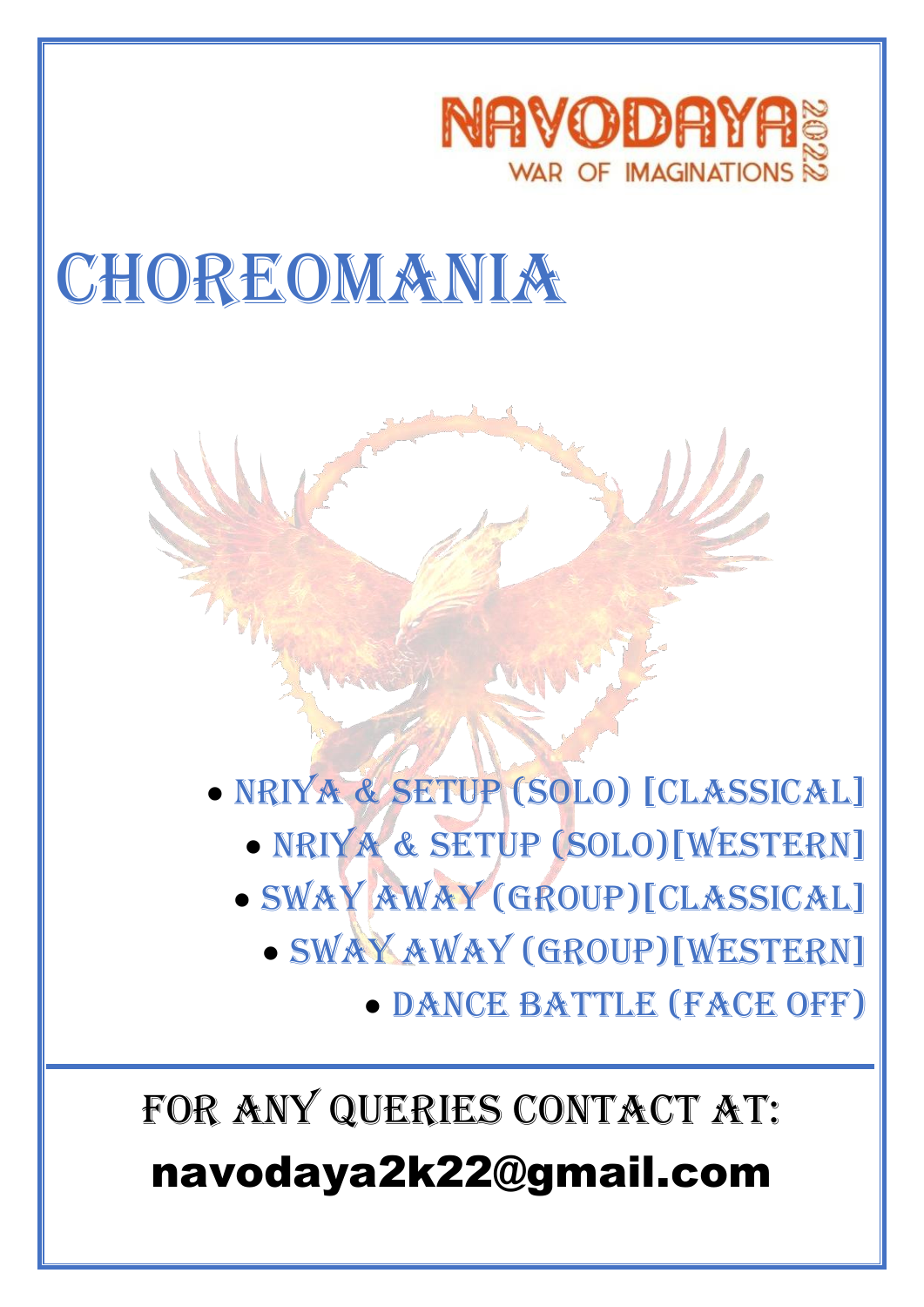## **NRITYA & SETUP [SOLO] CLASSICAL**

- ➢ Each Participant should carry their ID-Cards.
- ➢ The Participant will have to present their performance in Classical format. No other format will be allowed in this category.
- ➢ Participants must strictly stick to the Time Limit (3 mins Maximum).
- ➢ Audio Files must be submitted in a Pen-Drive or E-Mail us at [navodaya2k22@gmail.com](mailto:navodaya2k22@gmail.com) within 3days prior to prelims (complete details of the group should be mailed with the audio file).
- ➢ Only Classical music are allowed. Participants may use more than one song in their performance. Even remixes are allowed.
- ➢ Usage of props are allowed. These are to be brought by the participants themselves and informed to the management.
- ➢ Performers have to clear the stage after their performance otherwise, they will be penalized heavily by the Organizers.
- ➢ Any kind of Fluid, Powder, Flame or Heavy Objects are not allowed on the stage.
- ➢ Indecency of any kind is not allowed and will lead to immediate disqualification.
- ➢ The decisions of the Judges shall be Final and Binding.

#### **Only the Winner will get the Chance to perform in the**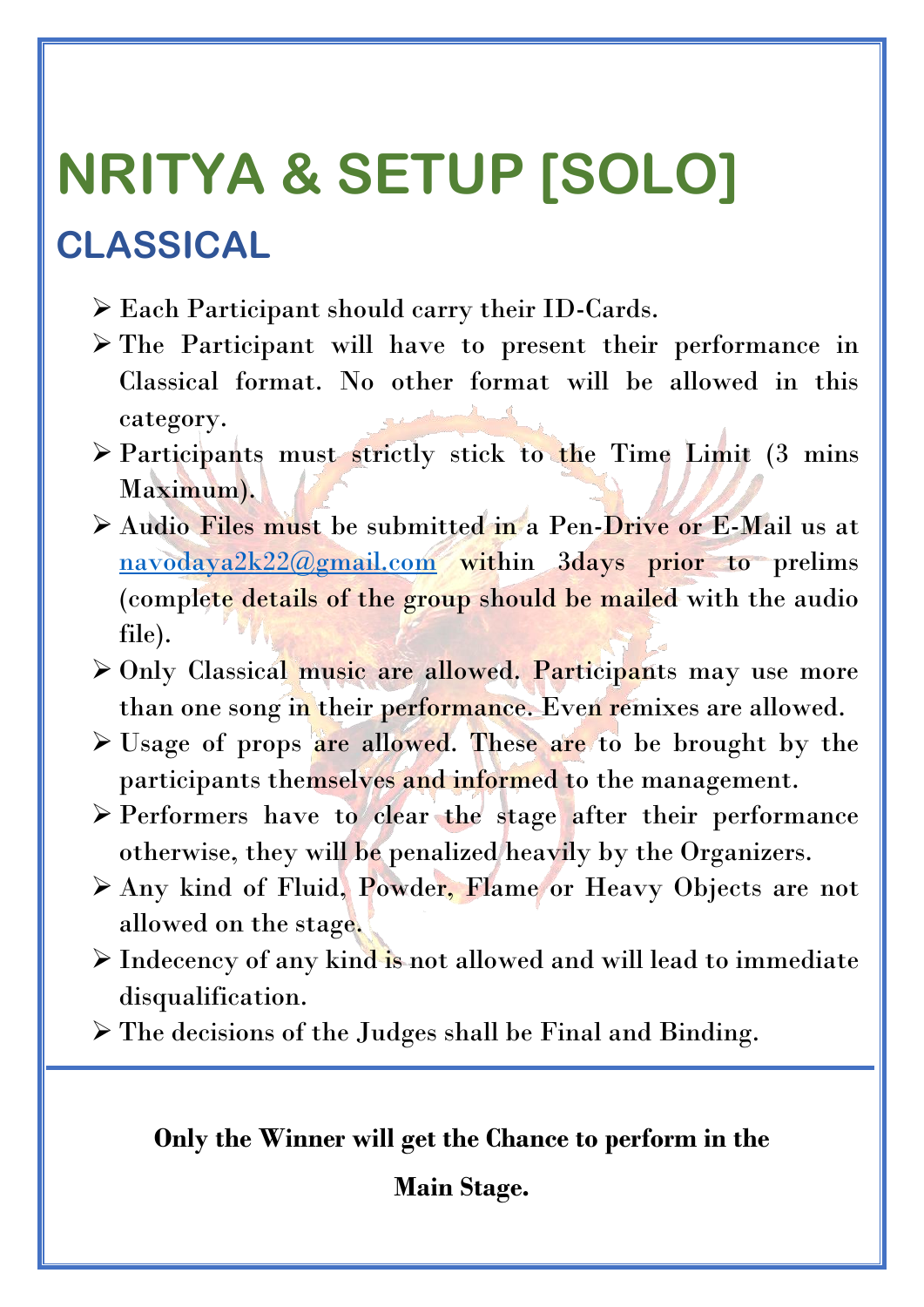## **NRITYA & SETUP [SOLO] WESTERN**

- ➢ Each Participant should carry their ID-Cards.
- ➢ The Participant will have to present their performance in Western format. No other format will be allowed in this category.
- $\triangleright$  Participants must strictly stick to the Time Limit (3 mins Maximum).
- ➢ Audio Files must be submitted in a Pen-Drive or E-Mail us at [navodaya2k22@gmail.com](mailto:navodaya2k22@gmail.com) within 3days prior to prelims (complete details of the group should be mailed with the audio file).
- ➢ Only Western music are allowed. Participants may use more than one song in their performance. Even remixes are allowed.
- $\triangleright$  Usage of props are allowed. These are to be brought by the participants themselves and informed to the management.
- ➢ Performers have to clear the stage after their performance otherwise, they will be penalized heavily by the Organizers.
- ➢ Any kind of Fluid, Powder, Flame or Heavy Objects are not allowed on the stage.
- ➢ Indecency of any kind is not allowed and will lead to immediate disqualification.
- ➢ The decisions of the Judges shall be Final and Binding.

#### **Only the Winner will get the Chance to perform in the**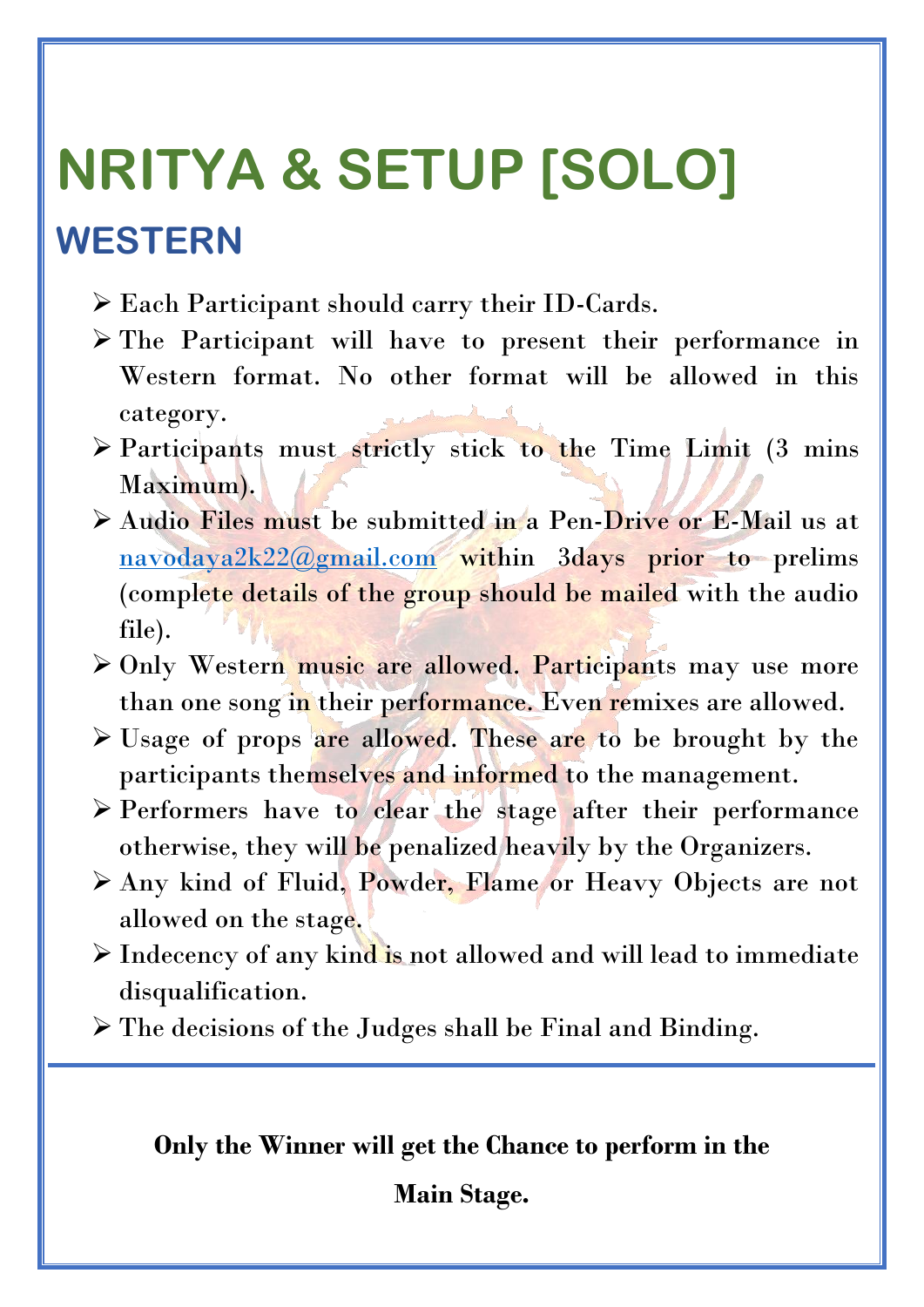# **SWAY AWAY [GROUP]**

### **CLASSICAL**

- ➢ Each Participant should carry their ID-Cards.
- ➢ Participants may perform on Classical style of their choice.
- $\triangleright$  Participants must strictly stick to the time limit. (5 mins max)
- ➢ Maximum 6 member in a group is allowed.
- ➢ Audio files must be submitted in a Pen-Drive or E-Mail us at [navodaya2k22@gmail.com](mailto:navodaya2k22@gmail.com) within 3 days prior to prelims (complete details of the group should be mailed with the audio file.)
- ➢ Participants may use more than one song in their performance. Even remixes are allowed.
- ➢ Usage of props are allowed. These are to be brought by the participants themselves and informed to the management.
- ➢ Performers have to clear the stage after their performance otherwise, they will be penalized heavily by the Organizers
- ➢ Any kind of Fluid, Powder, Flame or Heavy Objects are not allowed on the stage.
- ➢ Indecency of any kind is not allowed and will lead to immediate disqualification.
- $\triangleright$  The decisions of the Judges shall be Final and Binding.

#### **Only the Winner will get the Chance to perform in the**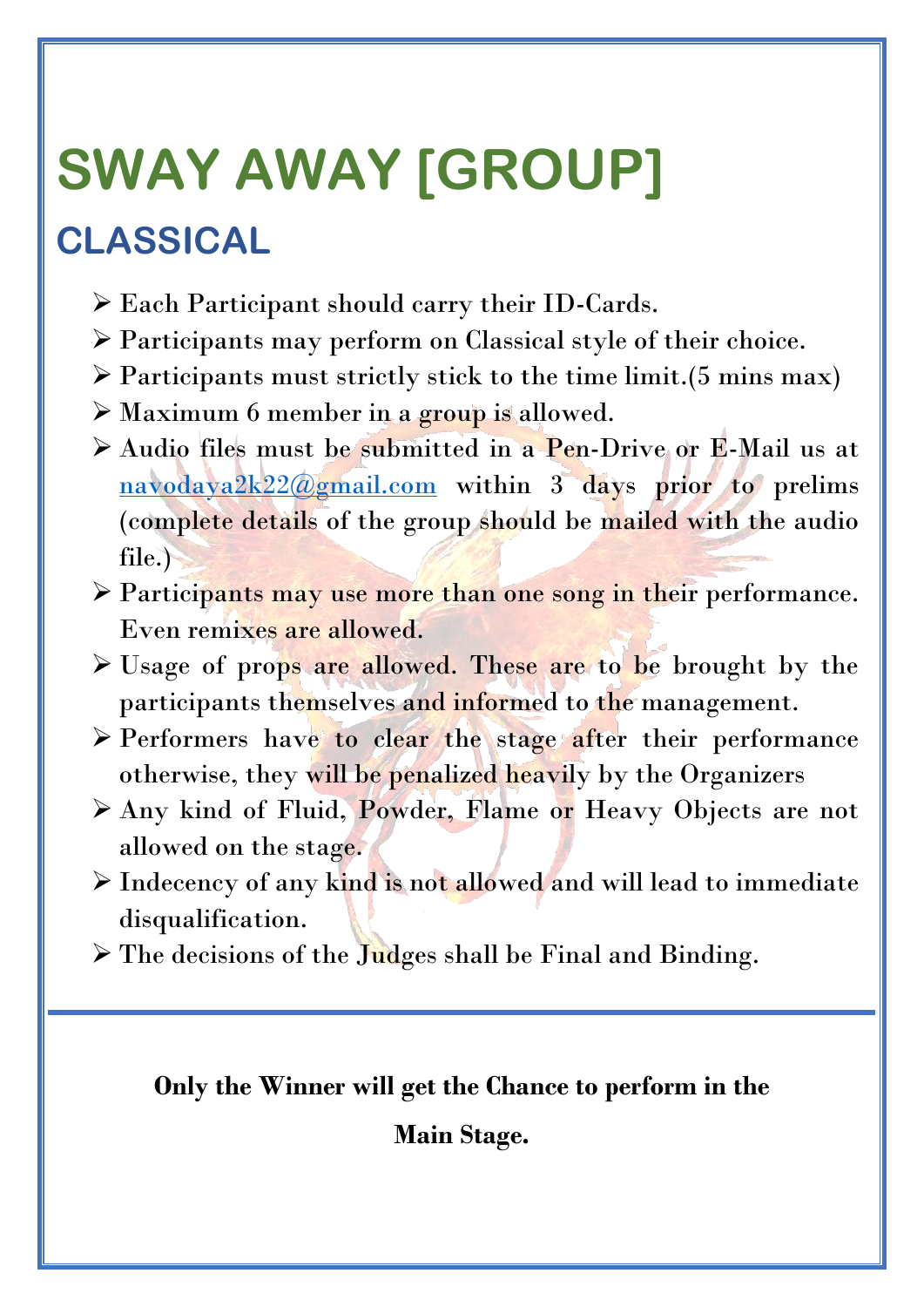# **SWAY AWAY (GROUP)**

### **WESTERN**

- ➢ Each Participant should carry their ID-Cards.
- ➢ Participants may perform on Western format of their choices.
- $\triangleright$  Participants must strictly stick to the Time Limit. (5 mins maximum).
- ➢ Maximum 6 members in a group are allowed.
- ➢ Audio Files must be submitted in a Pen-Drive or E-Mail us at [navodaya2k22@gmail.com](mailto:navodaya2k22@gmail.com) within 3days prior to prelims (complete details of the group should be mailed with the audio file).
- ➢ Participants may use more than one song in their performance. Even remixes are allowed.
- $\triangleright$  Usage of props are allowed. These are to be brought by the participants themselves and informed to the management.
- ➢ Performers have to clear the stage after their performance otherwise, they will be penalized heavily by the Organizers.
- ➢ Any kind of Fluid, Powder, Flame or Heavy Objects are not allowed on the stage.
- ➢ Indecency of any kind is not allowed and will lead to immediate disqualification.
- ➢ The decisions of the Judges shall be Final and Binding.

#### **Only the Winner will get the Chance to perform in the**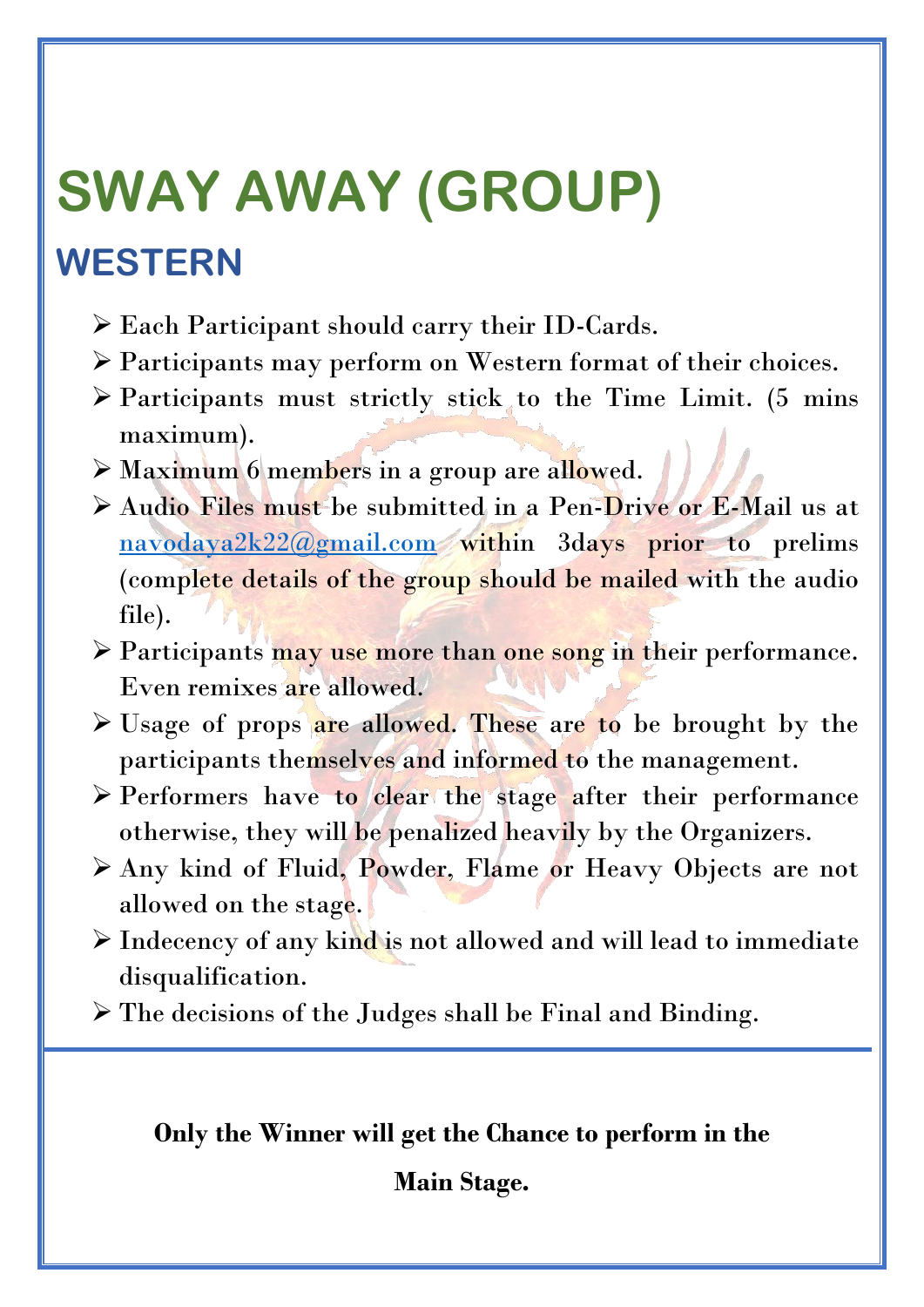## **DANCE BATTLE [FACE OFF]**

- ➢ Each Participant should carry their ID-Cards.
- ➢ Participants may battle on any dance styles on their choice.
- ➢ Usage of props are allowed. These are to be brought by the participants themselves and informed to the management.
- ➢ Any kind of Fluid, Powder, Flame or Heavy Objects are not allowed on the stage.
- ➢ Indecency of any kind is not allowed and will lead to immediate disqualification.
- ➢ The decisions of the Judges shall be Final and Binding.

**Only the Winner will get the Chance to perform in the Main Stage.**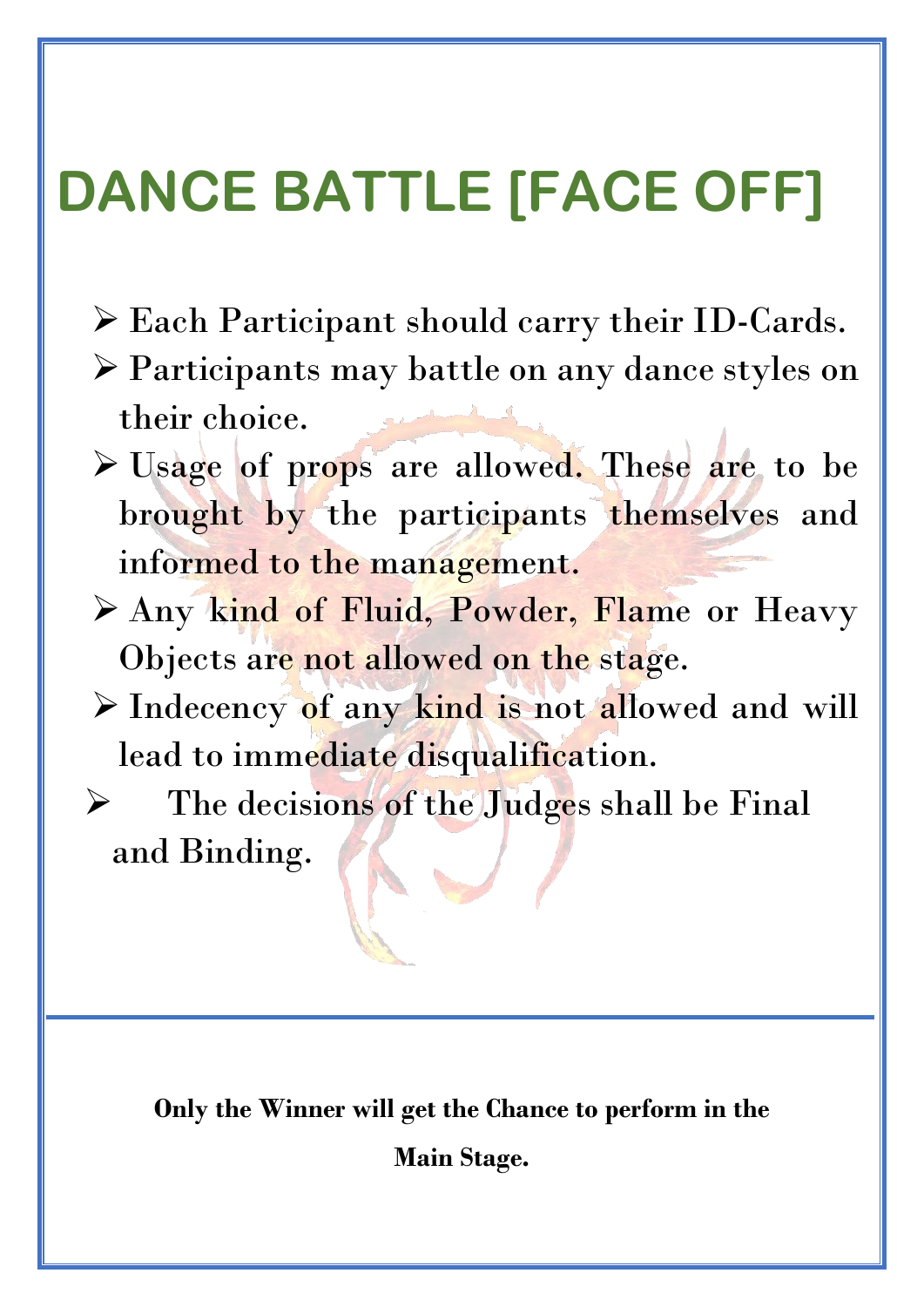

## **CREATOMANIA**



### FOR ANY QUERIES CONTACT AT:

[navodaya2k22@gmail.com](mailto:navodaya2k22@gmail.com)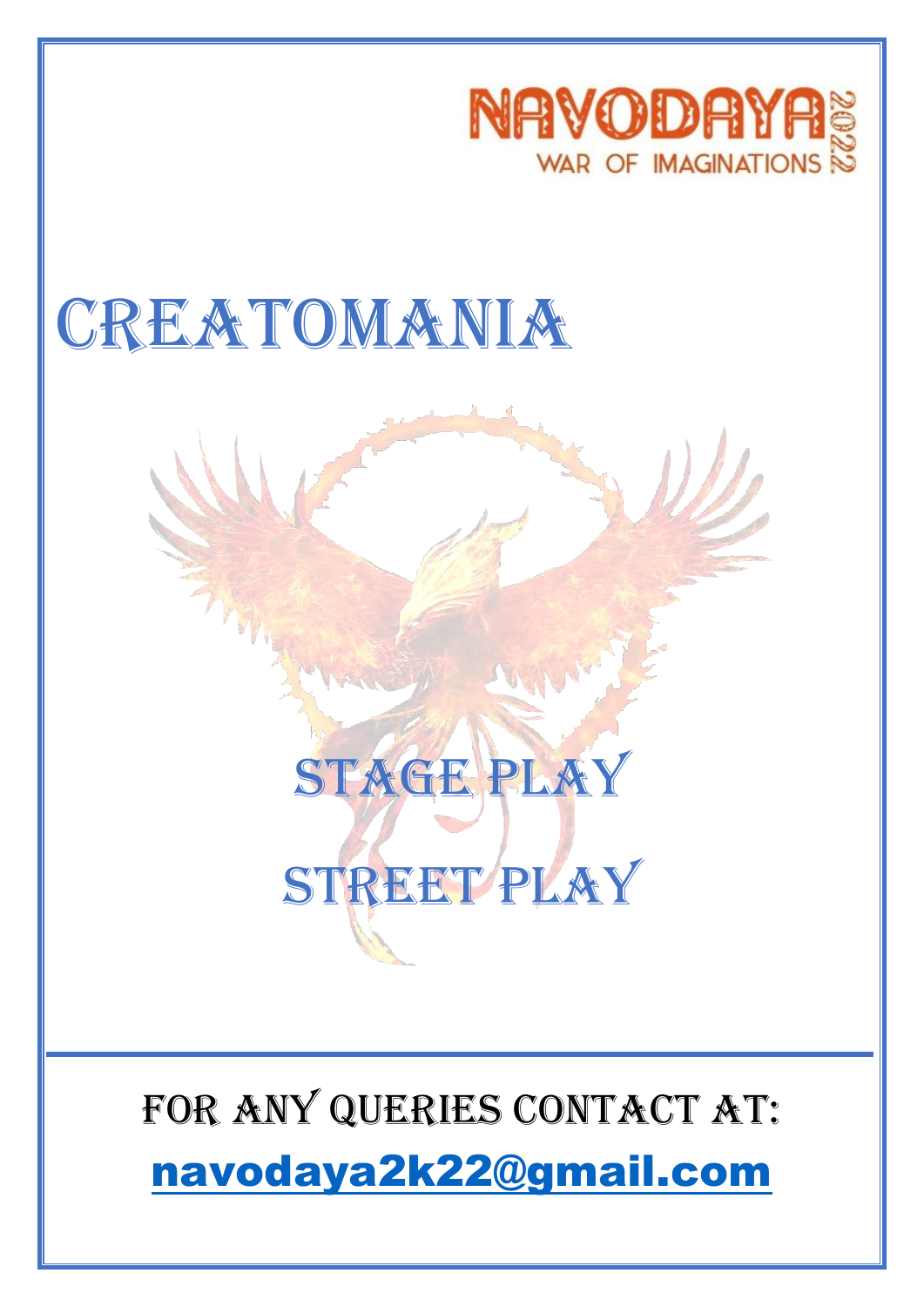## **CURTAIN-CALL [STAGE PLAY]**

- ➢ Each Participant should carry their ID-Cards.
- ➢ Multiple teams are allowed from one college.
- ➢ The participants can perform on any theme in Hindi, English or Bengali Language.
- ➢ Each team should contain minimum 5 members and the number of members should not exceed 15 including Musicians and Crew.
- ➢ Any act of Vulgarity and usage of abusive language will not be tolerated and leads to disqualification.
- ➢ Participants must strictly stick to the Time Limit.(15+5 mins max including setup and clearance).
- > Team must carry their own laptops, pen-drive etc. Background track, Music or Vocals are allowed.
- ➢ Usage of props are allowed. These are to be brought by the participants themselves and informed to the management department. Only 1 Table and 4 Chairs will be provided. Basix Lights, Halogen & Catchers will be provided. Team can manage the lights their own crew.
- ➢ Performers have to clear the stage after their performance otherwise, they will be penalized heavily by the organizers.
- ➢ Any kind of Fluid, Powder, Flame or Heavy Objects are not allowed on the stage.
- ➢ Indecency of any kind is not allowed and will lead to immediate disqualification.
- ➢ The decisions of the Judges shall be Final and Binding.

#### **Only the Winner will get the Chance to perform in the**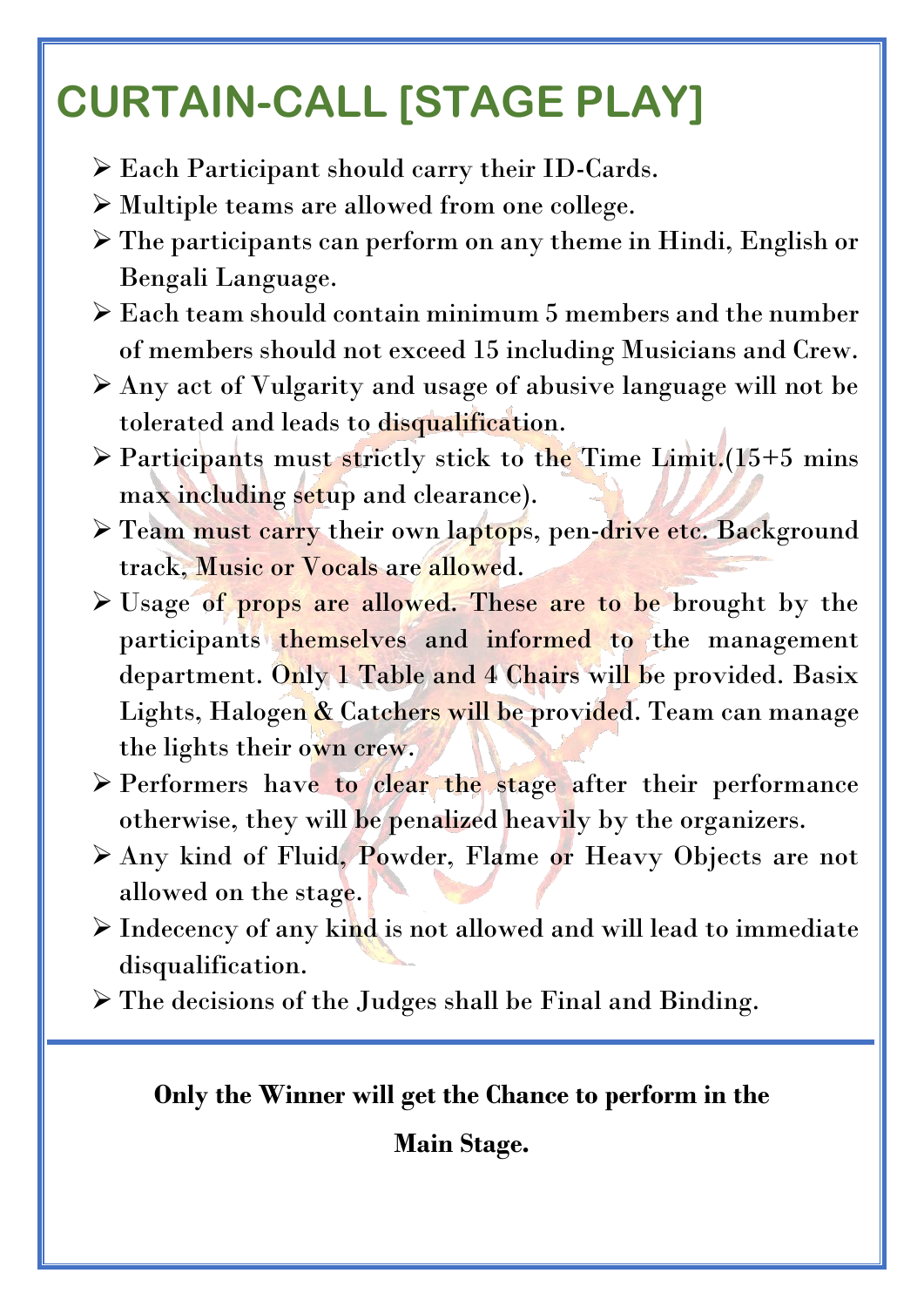### **RANGDESH [STREET PLAY]**

- ➢Each Participant should carry their ID-Cards.
- ➢ Multiple teams are allowed from one college..
- ➢Each team should contain minimum 5 members and the number of members should not exceed 10 including Musicians and Crew.
- ➢Exceeding the maximum time will lead to point deduction.
- ➢Pre-Recorded Music are not allowed. Only Live music is allowed. Team will have to bring their own instruments & no microphone would be provided.
- ➢Participating teams are instructed to bring their own required props and costumes. Organizers are not provided anything and also will not be responsible for any loss of the props.
- ➢Languages used in the play is Bengali, English or Hindi.
- ➢Any act of Vulgarity and usage of abusive language will not be tolerated and leads to disqualification.

#### **Only the Winner will get the Chance to perform in the**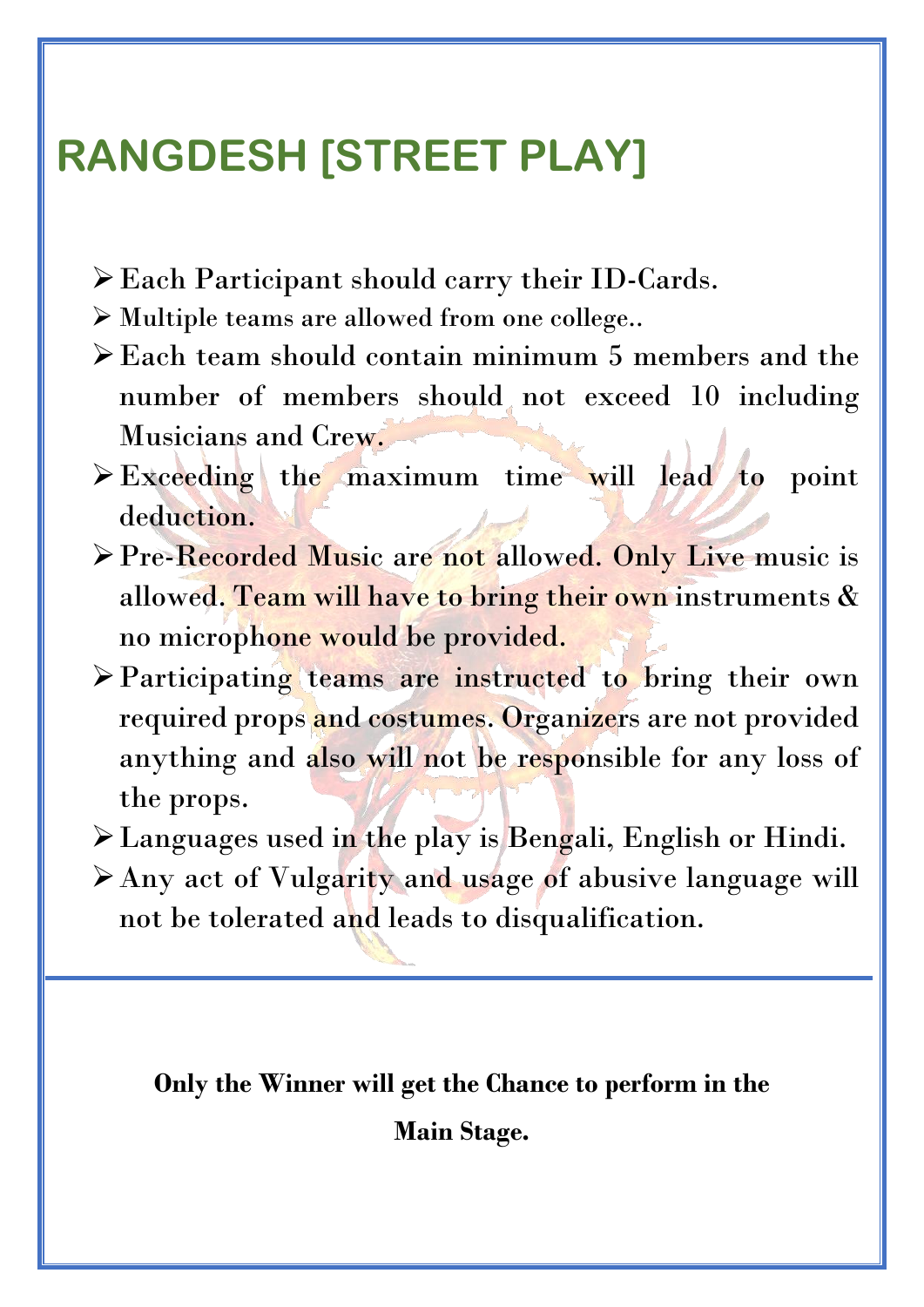

## CONQUER - THE MIC



## FOR ANY QUERIES CONTACT AT: [navodaya2k22@gmail.com](mailto:navodaya2k22@gmail.com)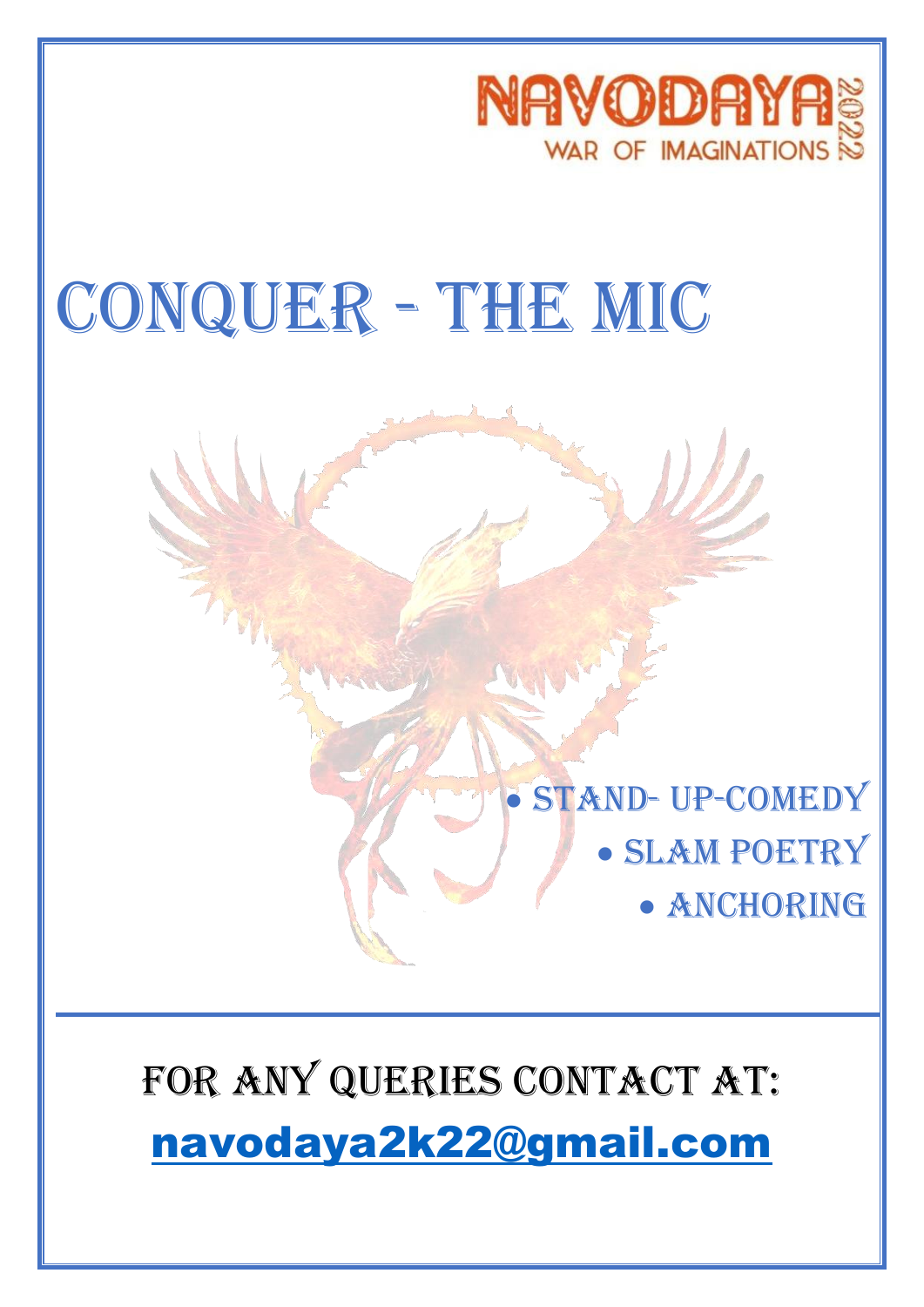### **STAND-UP COMEDY**

- ➢ Each Participant should carry their ID-Cards.
- ➢ Mono acting musicals and puppetry are not allowed.
- ➢ The participants should not exceed the Time  $Limit (Max 5+1 mins)$
- ➢ Use of Props is allowed and they are to br brought the participants themselves and informed to the management.
- ➢ Must not be sexist, racist, homophobic or perpetuate/ propagate hate towards any minority or target any race, religion and ethnicity otherwise.
- ➢ Obscenity/ Vulgarity of any kind is not allowed.
- ➢ The Judges decision shall be final and binding.

**Only the Winner will get the Chance to perform in the Main Stage.**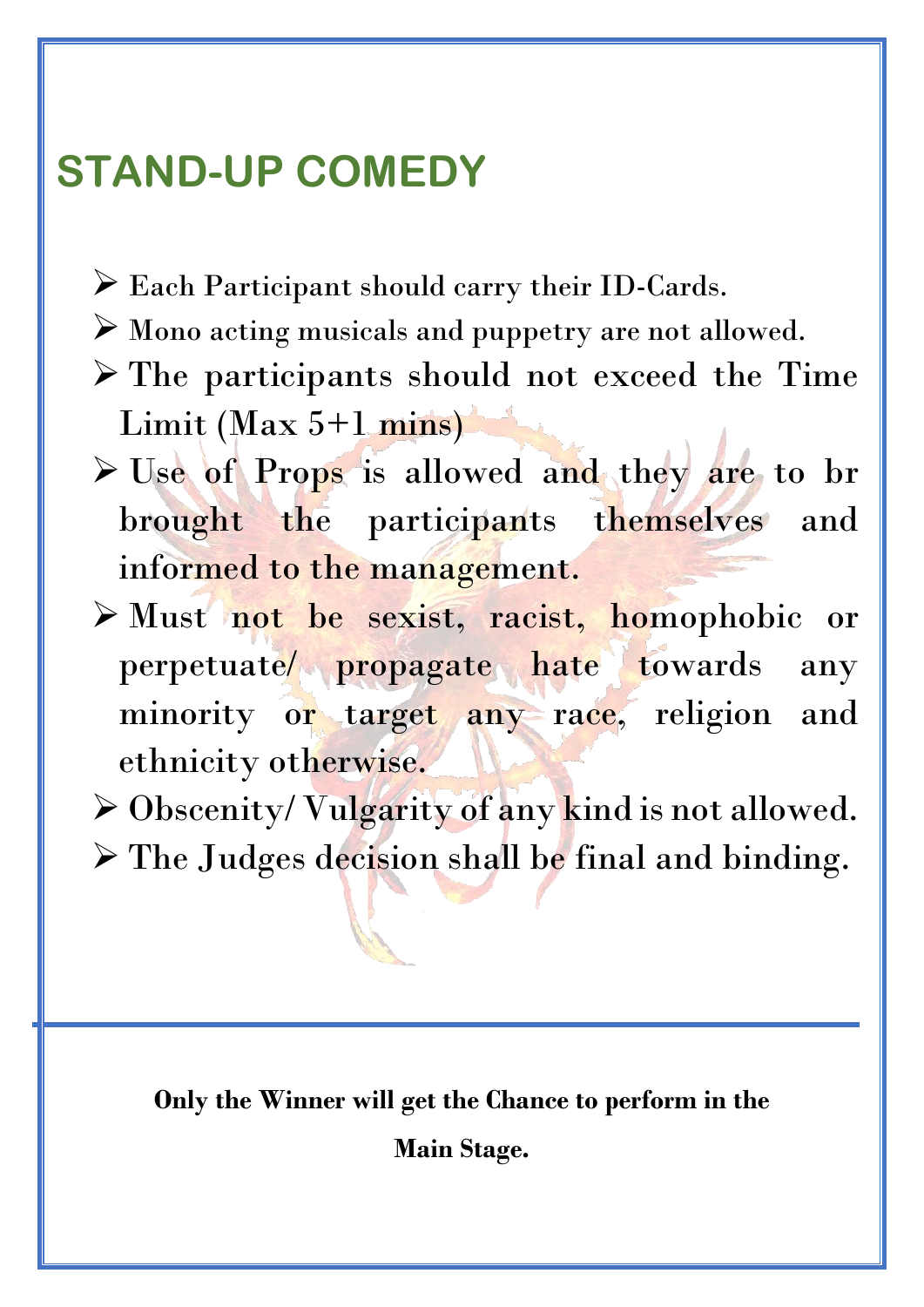

## SPOONS-OF-GLAMOUR



### FOR ANY QUERIES CONTACT AT:

[navodaya2k22@gmail.com](mailto:navodaya2k22@gmail.com)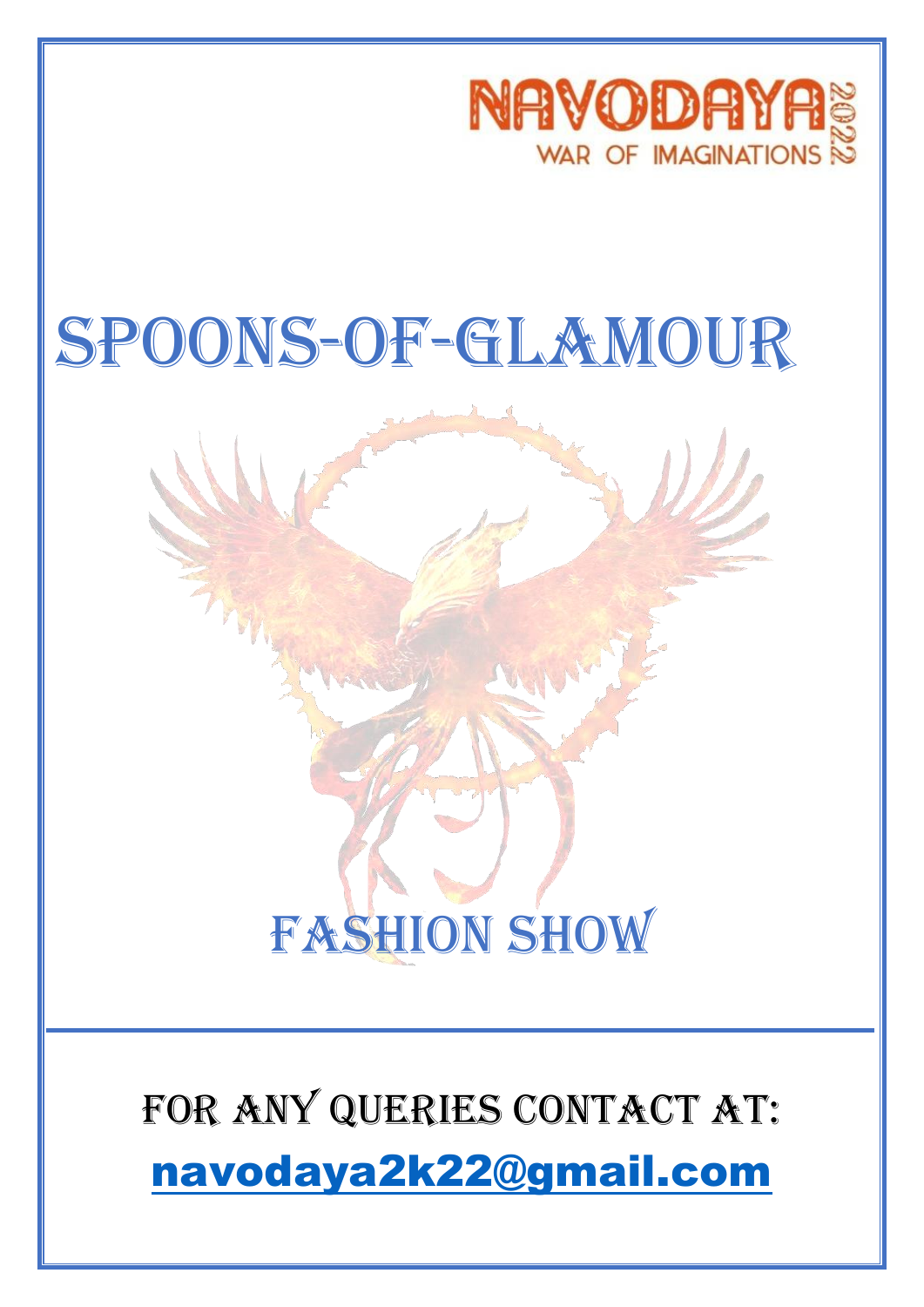### **FASHION SHOW**

- ➢Each Participant should carry their ID-Cards.
- ➢Maximum 12 members are allowed in a team.
- ➢The Fashion show will be based on any Indian Theme. Vulgarity of any kind is not allowed and may thus result in disqualification. The decision of the management will be final in case of any disputes arising due to this.
- $\triangleright$  Participants must strictly stick to the Time Limit. (6-7 mins max)
- ➢ Audio files must be submitted in a Pen-Drive or E-Mail us at  $navodaya2k22@gmail.com$  within 3 days prior to prelims (complete details of the group should be mailed with the audio file.)
- ➢Usage of props are allowed. These are to be brought by the participants themselves and informed to the management.
- ➢Lights and sound requirement must be informed to the Management department prior to the event.
- ➢ Performers have to clear the stage after their performance otherwise, they will be penalized heavily by the Organizers.
- ➢ Any kind of Fluid, Powder, Flame or Heavy Objects are not allowed on the stage.
- ➢ Indecency of any kind is not allowed and will lead to immediate disqualification.
- ➢ The decisions of the Judges shall be Final and Binding.

#### **Only the Winner will get the Chance to perform in the**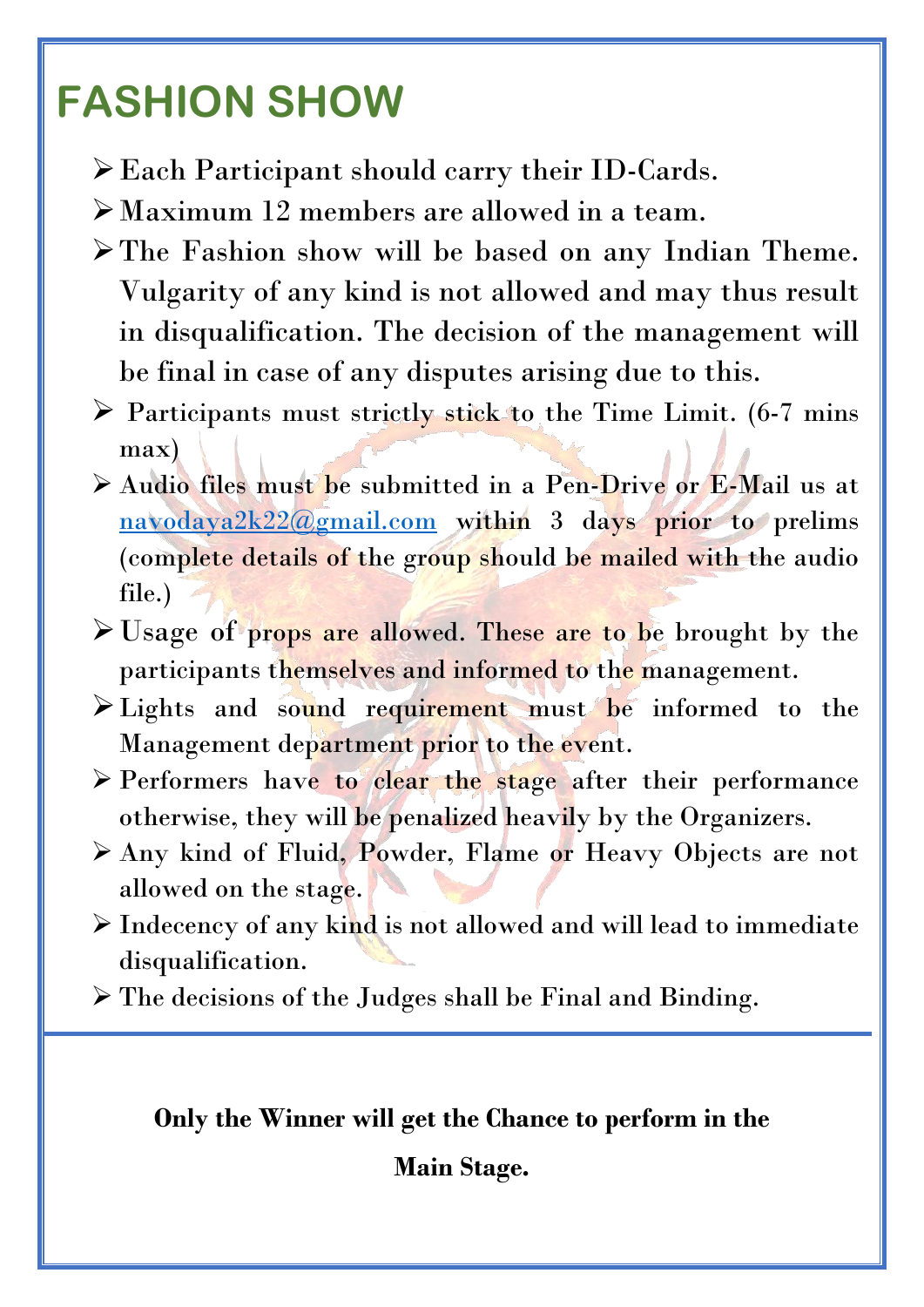

## LENSATION

## • Online Photography Contest • THEME PHOTOGRAPHY CONTEST

• Short Film

### FOR ANY QUERIES CONTACT AT:

[navodaya2k22@gmail.com](mailto:navodaya2k22@gmail.com)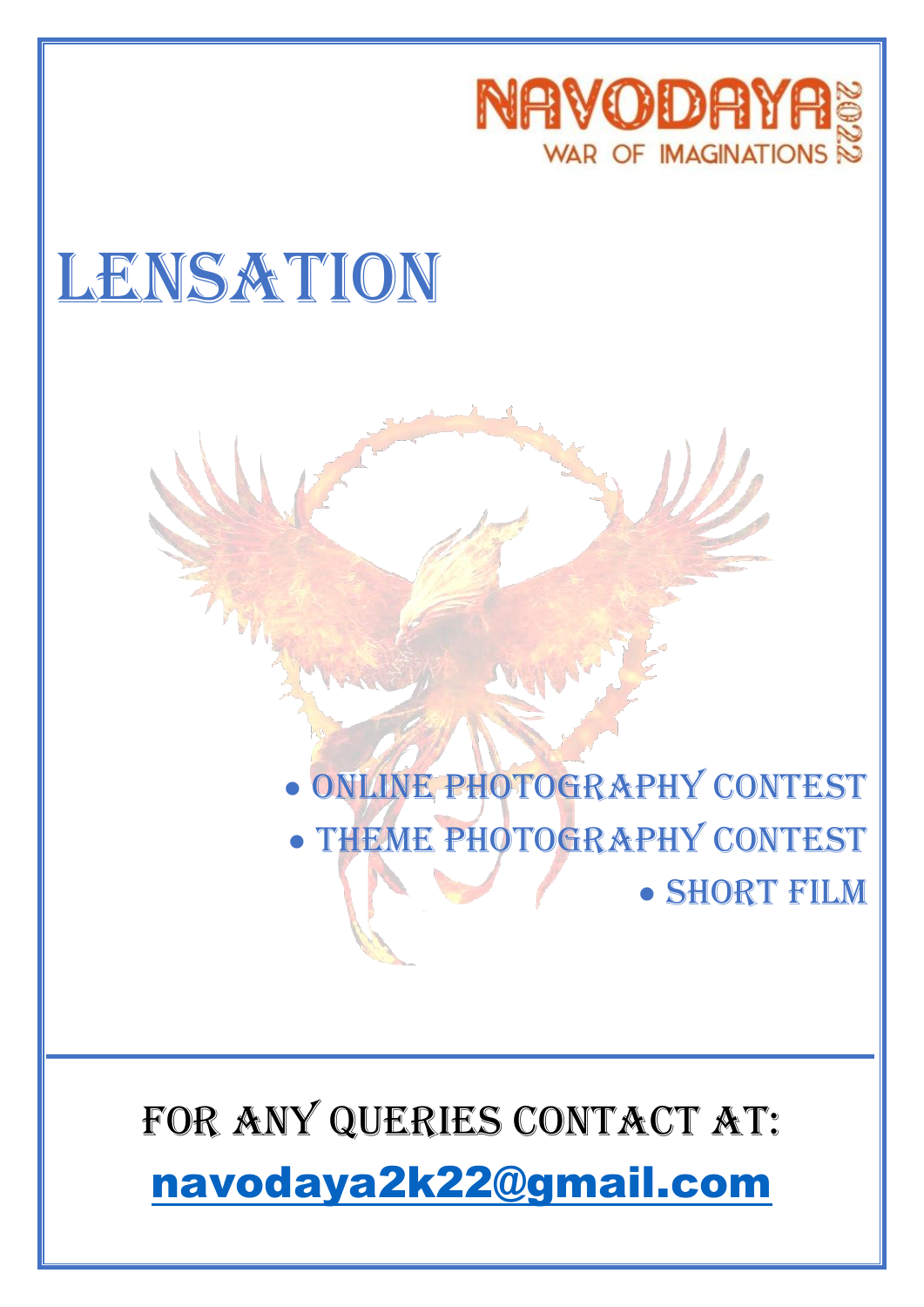### **ONLINE PHOTOGRAPHY CONTEST**

#### **Categories:-**

- Forest Photography
- Sports Photography
- Sunset Photography
- Monochrome Photography

#### CONTEST RULES :-

- $\triangleright$  Event is open to all but the participant must be a college student.
- $\triangleright$  You can participate in any category  $\&$  you can submit 1 photo in each category.
- ➢ Only minor burning, dodging and/or colour correction is acceptable, as is cropping.
- ➢ No watermarks/ names or any other marks should not be added on photo. Alternation of elements [addition, deletion, cloning etc.] and unnatural processing [including HDR & Selective colouring] to be avoided.
- $\triangleright$  No Vulgarity is accepted.
- $\triangleright$  Participants have to register first (Online). After the registration is done, they will receive a confirmation mail. Participants have to mention their name in submission mail.

Example :

Note that, caption is mandatory and should not be exceed 35 words.

The subject of the mail should be

Lensation 2K22 Title of the Photograph as

Name\_ Category\_Photo Caption that is

…………………………………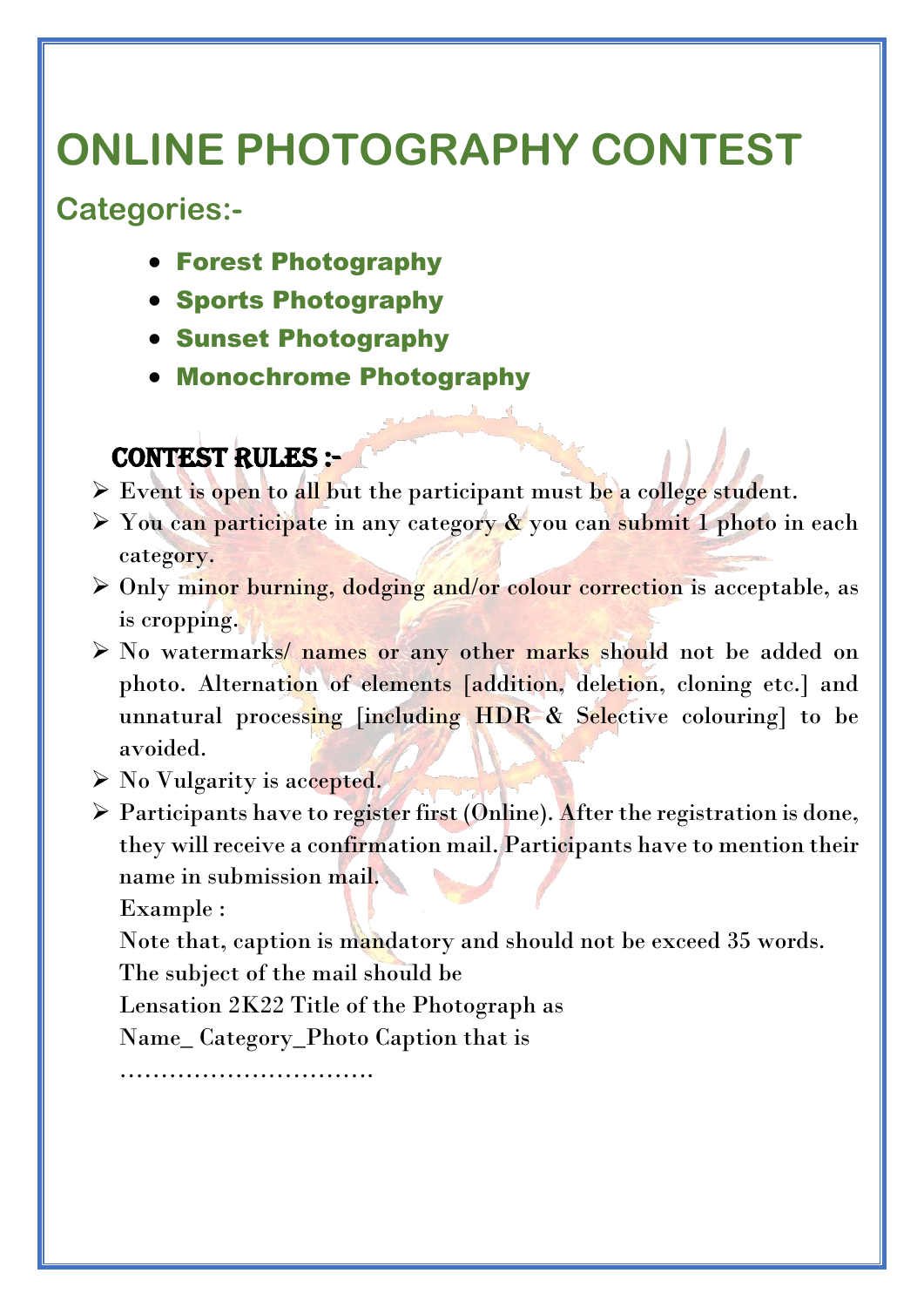### **THEME PHOTOGRAPHY CONTEST**

**Categories:-**

- Discover the Street Story
- **Explore the World/ tourist diaries**
- Reflective Motion
- Artisty Water Drop
- Architecture tells his own history

#### CONTEST RULES :-

- ➢Each participant should carry their Id-Cards.
- ➢You can participate in any category & you can submit 1 photo in each category.
- ➢Only minor burning, dodging and/or colour correction is acceptable, as is cropping.
- ➢No watermarks/ names or any other marks should not be added on photo. Alternation of elements [addition, deletion, cloning etc.] and unnatural processing [including HDR & Selective colouring] to be avoided.
- ➢No Vulgarity is accepted.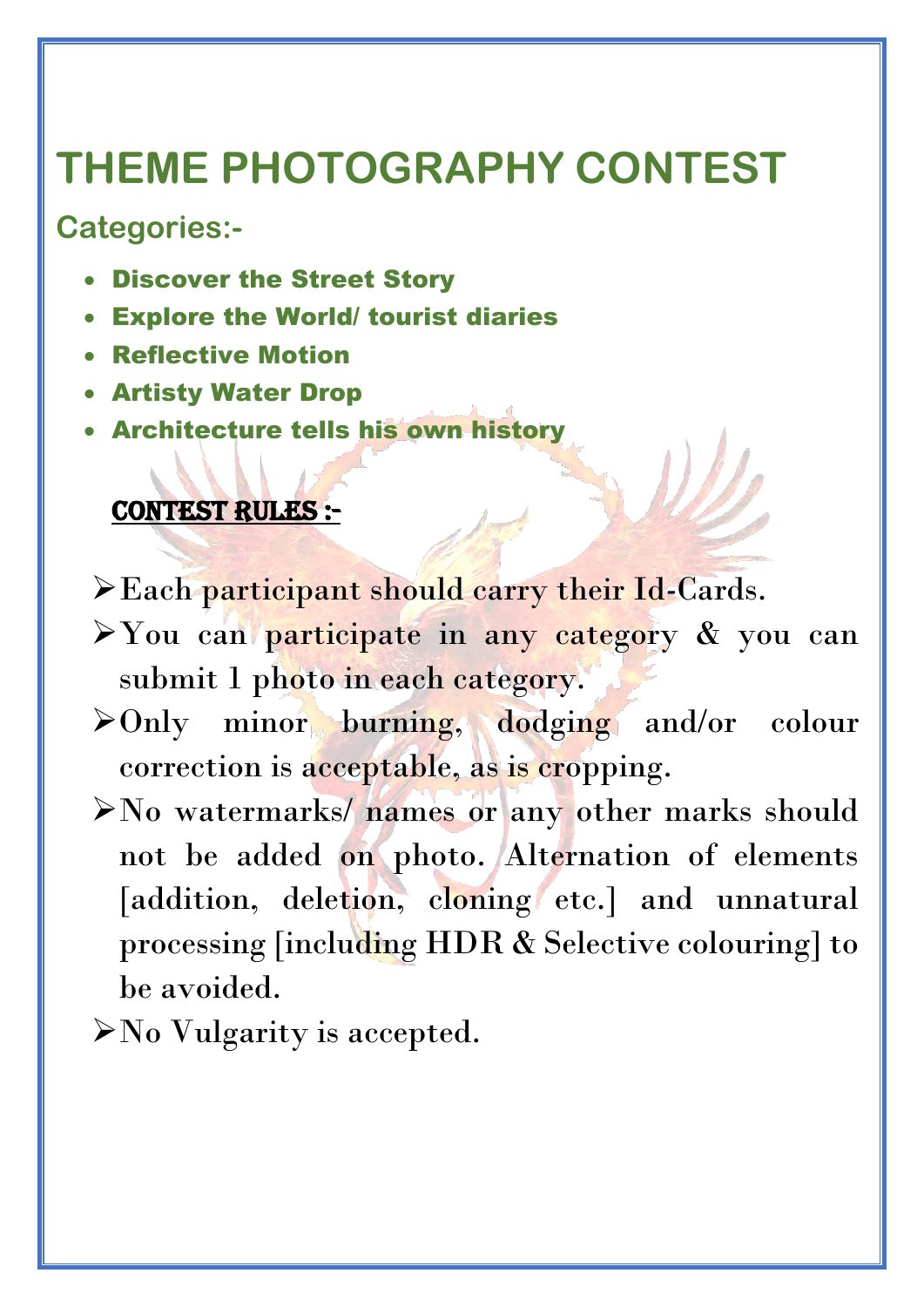### **SHORT FILM**

- ➢Must be a short film with a story.
- ➢Avoid political biasness, obscenity, pornography, excessive violence. In such case, the submission will be rejected.
- ➢Participants must be a college student and have to submit a copy their ID-Cards.
- ➢The maximum number of team members is 8 including cast.
- ➢The runtime of the film shall not be exceed 10 mins, including the beginning and end-credits.
- > If the short film is in any different languages other than English, then English Subtitles must be provided.
- > This is a Short film competition, hence only Short Films should be submitted. No Documentaries, Digital Animated films will be granted for this competition.
- ➢Format : The films may be shot in MPEG4 or AVI format. The recommended ratios are : 16:9/ 16:9 full height anamorphic – in DV/HDV.
- ➢Copyright :- The film must not contain any copyrighted work(s) belonging to third parties .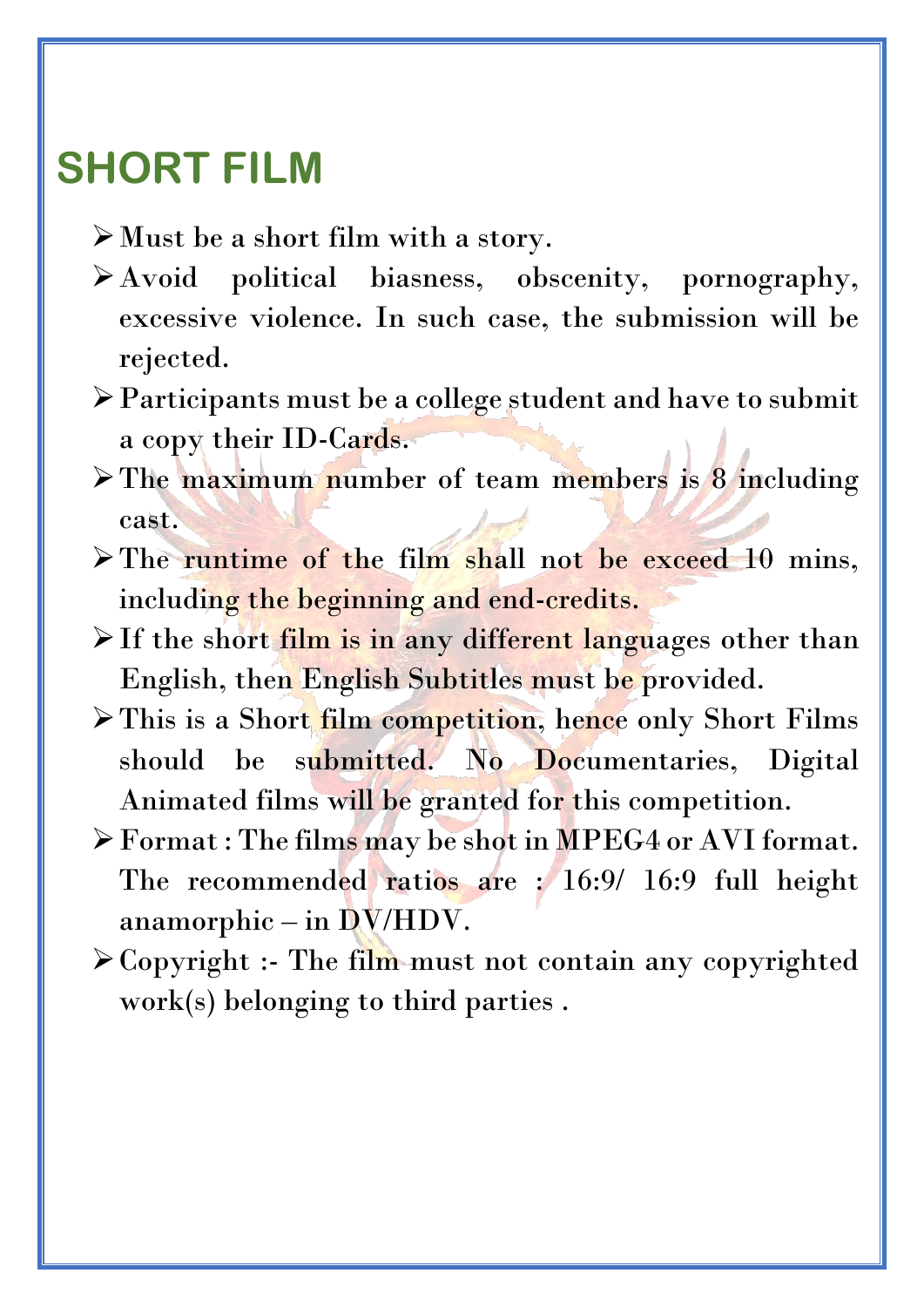

## OFF-STAGE EVENT

• No-GAS COOKING • DROP THE BALL • RANGOLI • FACE PAINTING • DUMB-CHARADES

FOR ANY QUERIES CONTACT AT: [navodaya2k22@gmail.com](mailto:navodaya2k22@gmail.com)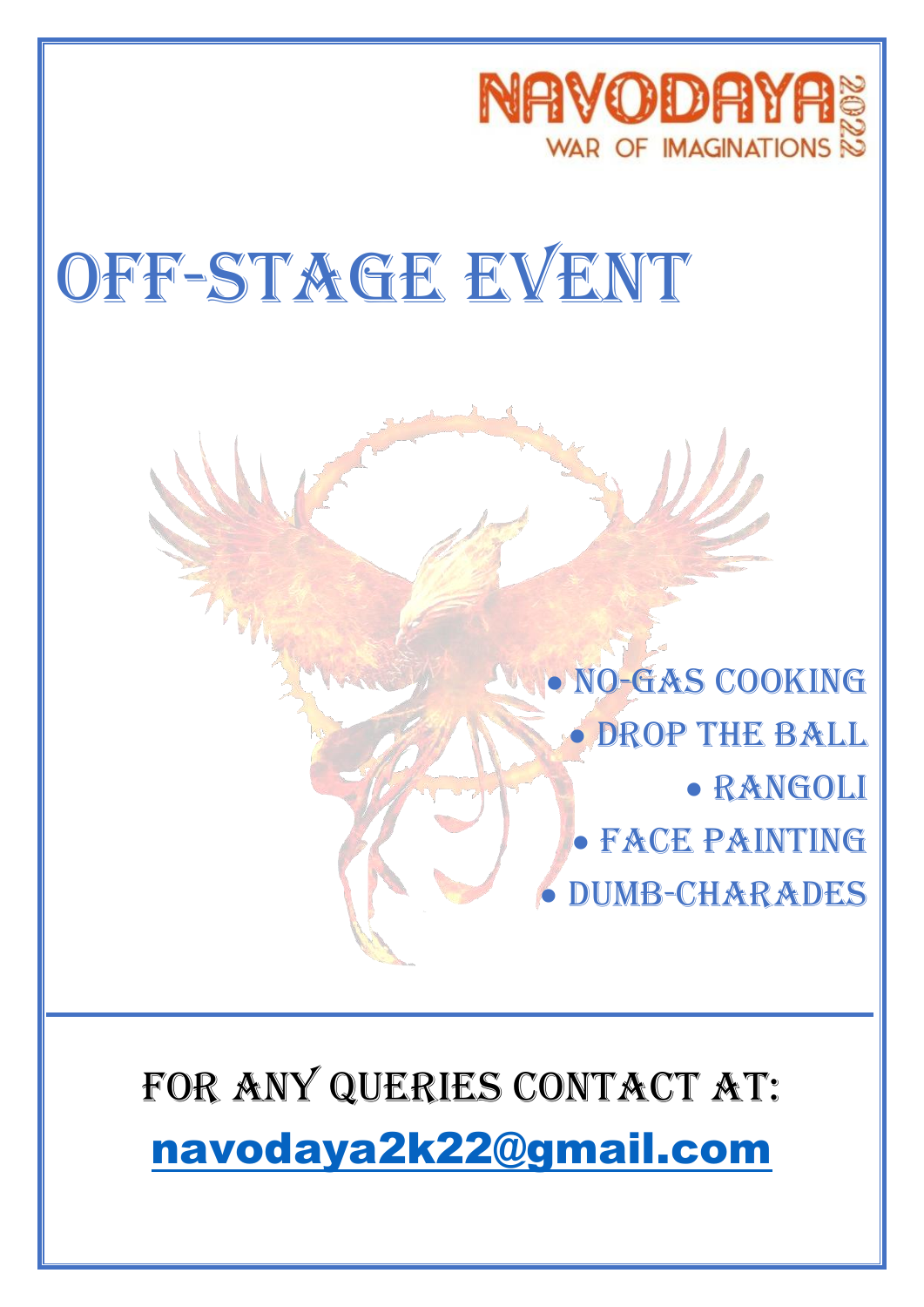### **NO-GAS COOKING**

- ➢Each team should have 2 members.
- ➢Cooking and plating time limits 1 Hour 15 Mins.
- ➢Cutlery sets and plating items to be brought on their own.
- ➢Refrigerator cannot be provided.
- ➢No use of Electric Blenders.
- ➢Precooked items, ready to use mixes are not allowed Exceptions : Boiled items can be used.
- ➢Peeling and cutting of Fruits and Vegetables must be done on spot. No prior preparation allowed.

➢Things to be prepared :-

Snacks (1 Snacks item for 2 persons)

Dessert (1 Desserts item for 2 persons)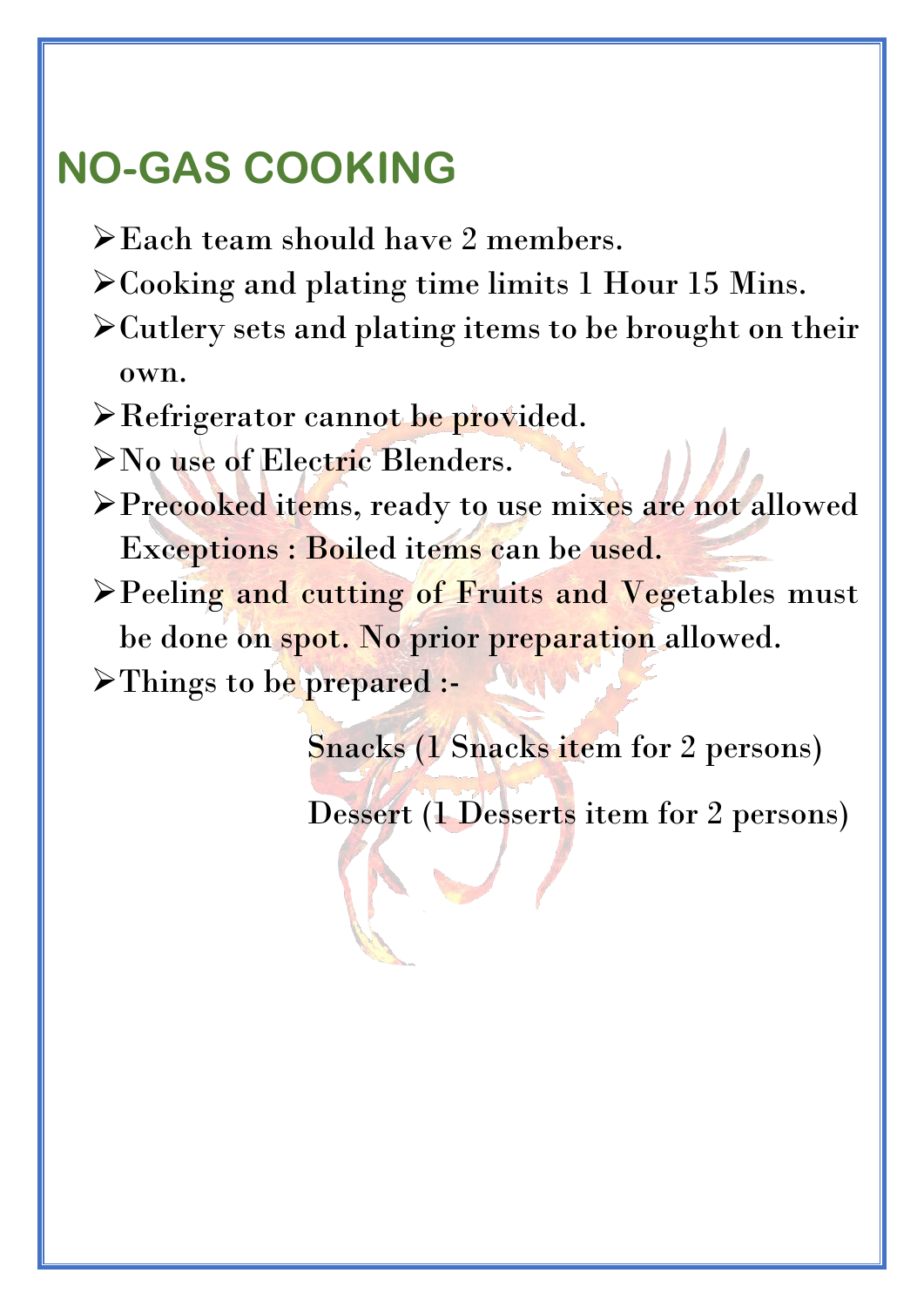

## EXTRAVAGANZA

### • De-GHUMA K SHAOLIN SOCCER TOURNAMENT • Volley BALL • CARROM

FOR ANY QUERIES CONTACT AT: [navodaya2k22@gmail.com](mailto:navodaya2k22@gmail.com)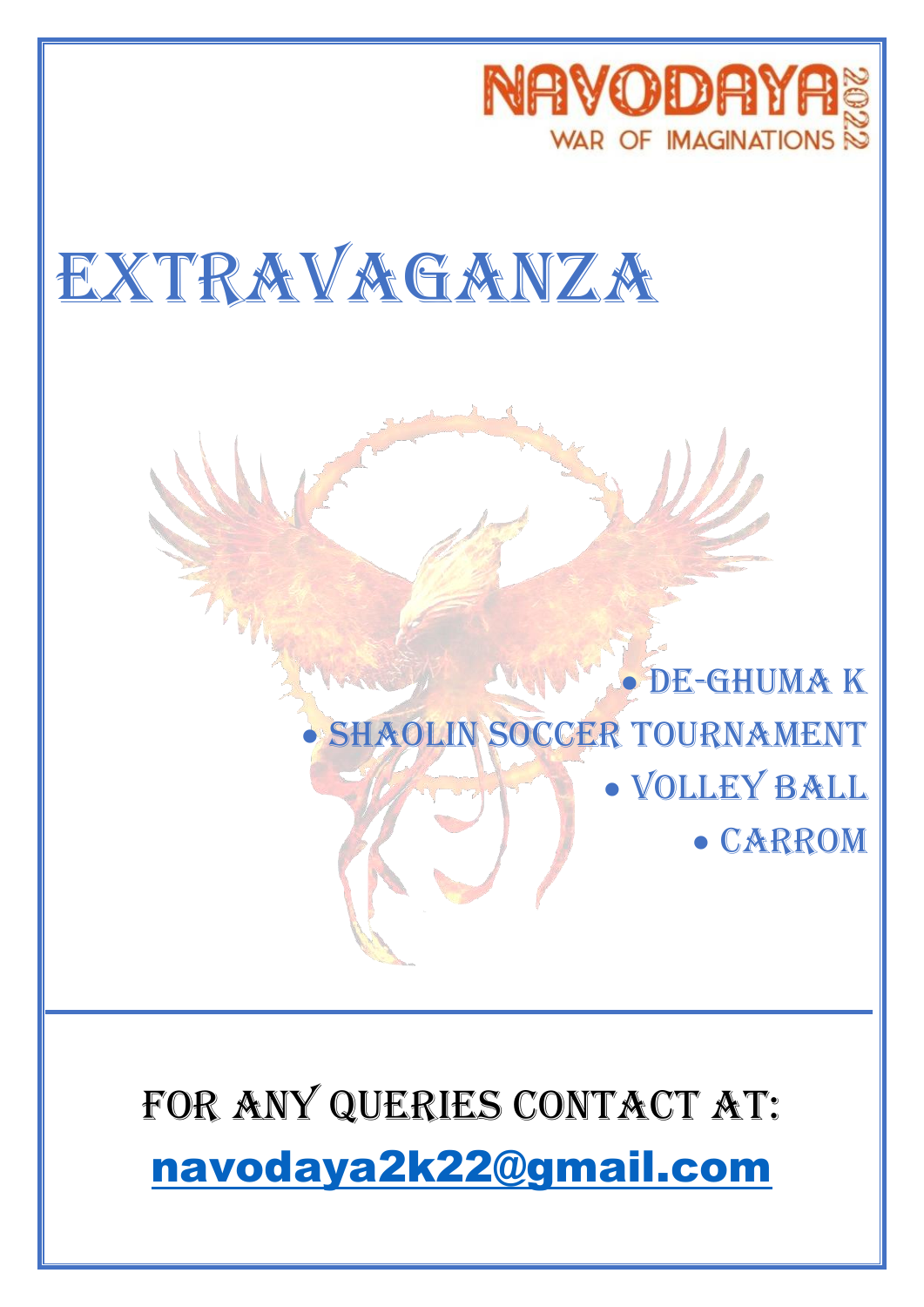## **DE- GHUMA K**

### **CRICKET**

- ➢ Each Participant should carry their ID-Cards.
- $\triangleright$  Each team can have a maximum of 8 Players.
- ➢ The Tournament will be Knock-Out in nature and in case of tie match will be decided by Super Over.
- ➢ The Umpires Decision will be considered Final Decision.
- ➢ The match will be of 4 Overs till Quarter-Final.
- ➢ The team have to report at least 1 Hour before the Commencement of their matches.
- ➢ Each team has to bring their Bats, Jerseys, Joggers, and all necessary Kit Accessories.
- ➢ All other necessary information will be provided to the Teams well before the commencement of the match.
- $\triangleright$  It is only a Preliminary Event.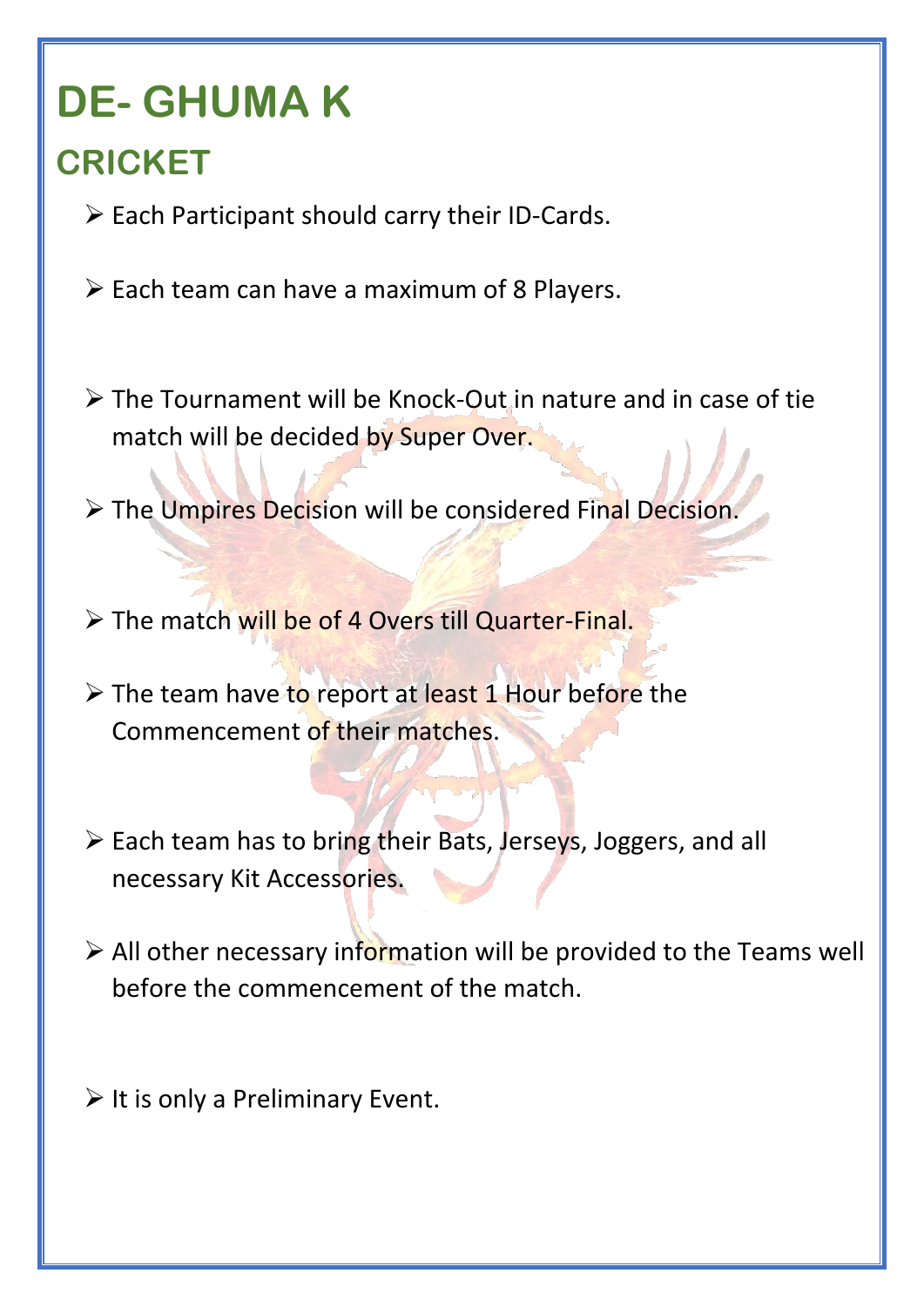## **SHAOLIN SOCCER TOURNAMENT FOOTBALL**

- ➢ 7 a side Knockout football tournament. The tournament will be played by total 17 teams. 16 teams will be divided into 4 groups and each group will be of 4 teams and one lucky team will get the chance to play the final directly.
	- o Where in every group there will be 2 matches (between the 4 teams). And those 2 teams will play against each other which will give us the Group Qualifier.
- ➢ Group **A** vs Group **C** qualifiers and Group **B** vs Group **D**  qualifiers will play the semis and the winning teams will play the final.
- ➢ Every half would be of 12 with 5 mins break and 1 min extra time.
- ➢ Rolling substitution is allowed. 3 substitutes allowed.
- $\ge$  Total duration: 30 mins (12+12,5 mins break and 1 min extra time). However, it may change depending on the weather conditions and all.
- $\triangleright$  In-case of draw after the full-time whistle is blown. Three (3) penalties will be given to each team and even if the result is not decided, match will be decided on the basis of toss.
- ➢ Only football studs will be allowed. Metal studs are not allowed. BAREFOOT NOT ALLOWED.
- ➢ Referee's decision will be the final decision.
- ➢ Only 7+3 registered players will be allowed to play.
- $\triangleright$  Teams have to report 30 min prior to their match time. Any team reaching late for their matches will be disqualified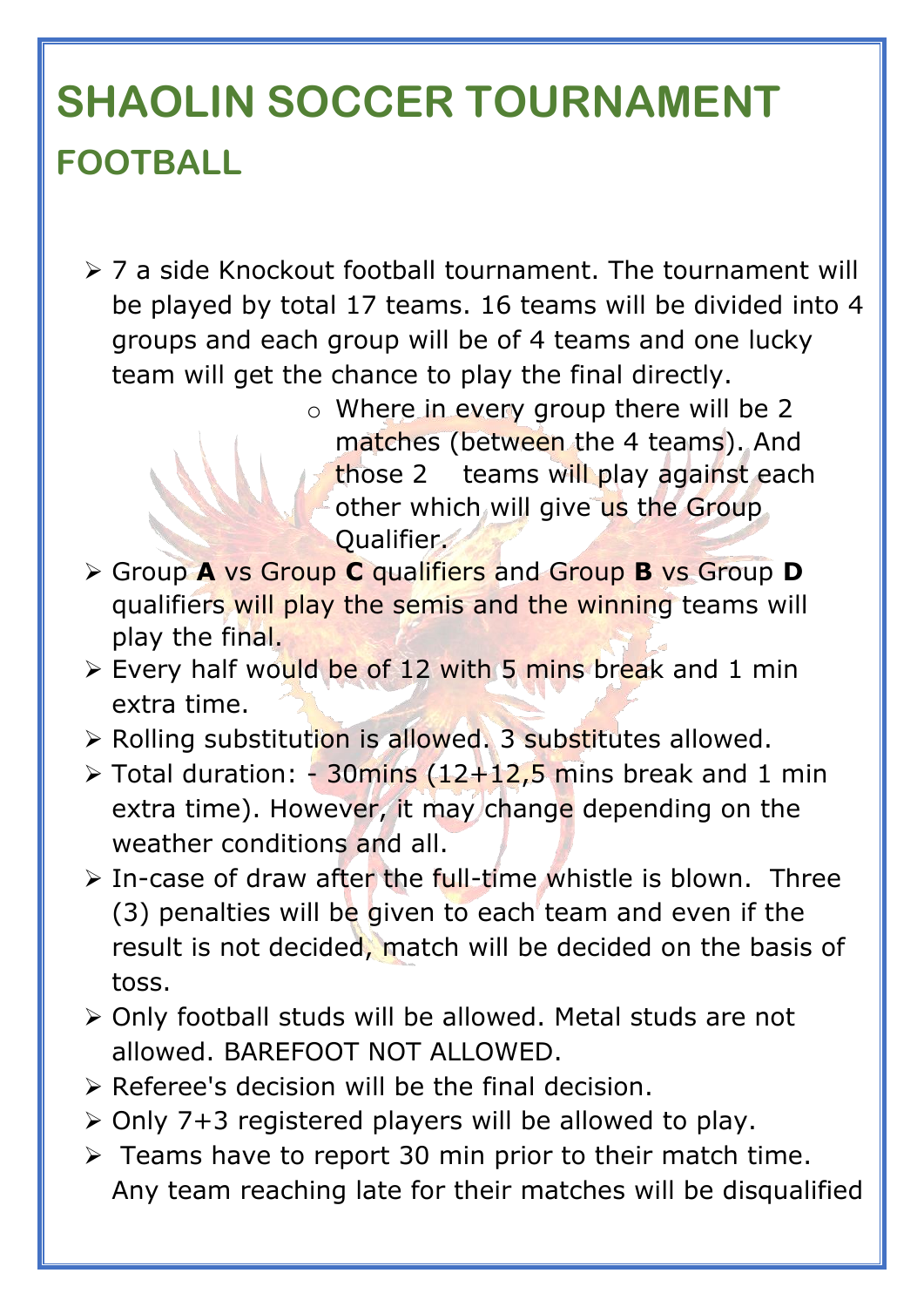from the tournament and the opponent will be given walkover. In-case both the teams reaching late then the match will be cancelled and no team will qualify.

- ➢ All team players have to show their college identity card at the registration desk before their match. If management finds any fraud in the identity card then the player will not get a chance to play the tournament.
- ➢ In-case of any misbehaviour from any player, the player will be asked to leave the venue. If the situation becomes serious then the whole team will be disqualified.
- $\triangleright$  If a team has to play two consecutive matches. Then only 10mins break will be given nothing more can be permitted.
- ➢ Minimum 7 players need to start off the game, if not then the match will be cancelled and the opposition will be given walkover.
- ➢ After the match is over the teams need to clear the ground within 5 mins.
- ➢ Every team captain needs to come 30 mins prior to the match and needs to sign the rules and regulation acknowledging page.

#### ➢ **KINDLY NOTE IF ANY TEAM BACKS OFF FROM THE TOURNAMENT DUE TO ANY REASON. THE REGISTRATION AMOUNT WILL NOT BE REFUNDED.**

#### ➢ **COORDINATOR DECISION IS THE FINAL DECISION AND PEOPLE HAVE TO LISTEN TO THAT**.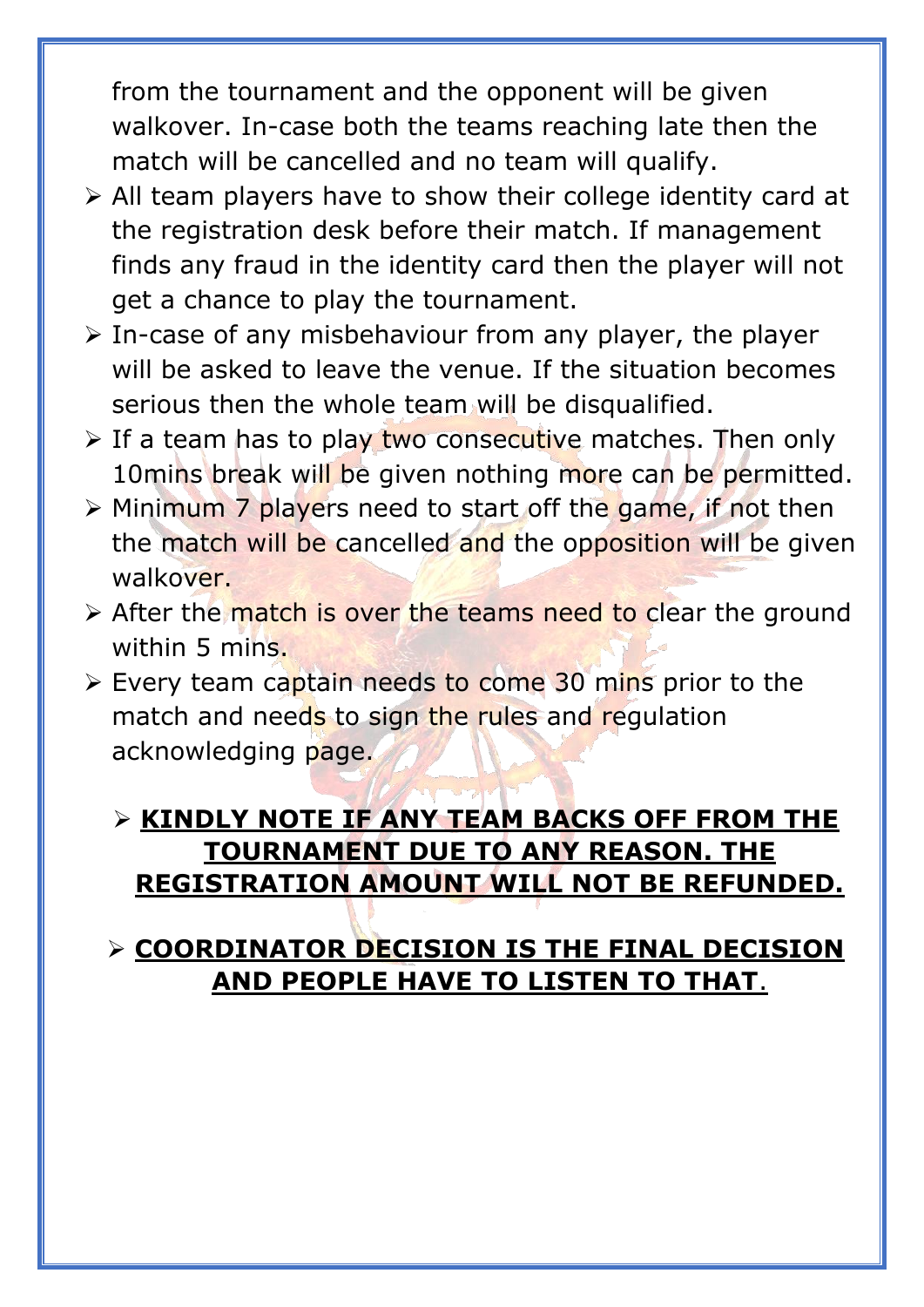## **VOLLEY BALL**

A. Every Team shall submit a list of players, not exceeding 10.

B. A College ID card is mandatory for every player throughout the tournament. No player is allowed to play without an ID card.

C. Teams need to report to the court 15 min before the scheduled start of the game. Walkover will be given to a team if the opposite team is not able to reach the ground within 10 minutes of scheduled time.

D. Registration for the event is in both online and offline mode. Atleast 50% of the registration fee should be paid in advance. Last date for registration is 6th April.

GAME:

- The rules of the International Volleyball Federation [FIVB] as adopted followed unless otherwise modified.
- The tournament shall be played on league cum knockout basis.

MEN: All the matches shall be played on the best of 3 sets of 15 points each, semi finals will be played on the best of 3 sets of 25 points each and finals shall be played on the best of 5 sets of 25 points each. Matches will be played by balls provided by the Organizing Committee only.

- Any team refusing to play a match without justification will be eliminated from the competition and the results of the matches already played will be cancelled.
- In case of teams having equal points, following rules will determine the ranking. The calculation will be first based on the match between the tied teams and then based on over all league matches.
- i. Ratio of (Total number of game Won/Total number of games Lost)
- ii. Ratio of (Total number of winning points/Total number of Lost Points).
- All participants need to come in proper kits, i.e. jersey, shorts. If any player does not come in proper kit, he/she won't be allowed to play.
- No rotation game shall be played, only fixed game.
- NOT ABIDING BY RULES AND DECISION OF GAME OFFICIALS' MAY LEAD TO EXCLUSION OF THE PLAYER/TEAM FROM THE GAME OR ENTIRE EVENT.
- RULES AND SCHEDULES ARE SUBJECTED TO CHANGE IN THE SPIRIT OF GAME AND THE FINAL DECISION REST WITH THE EVENT ORGANIZING COMMITTEE.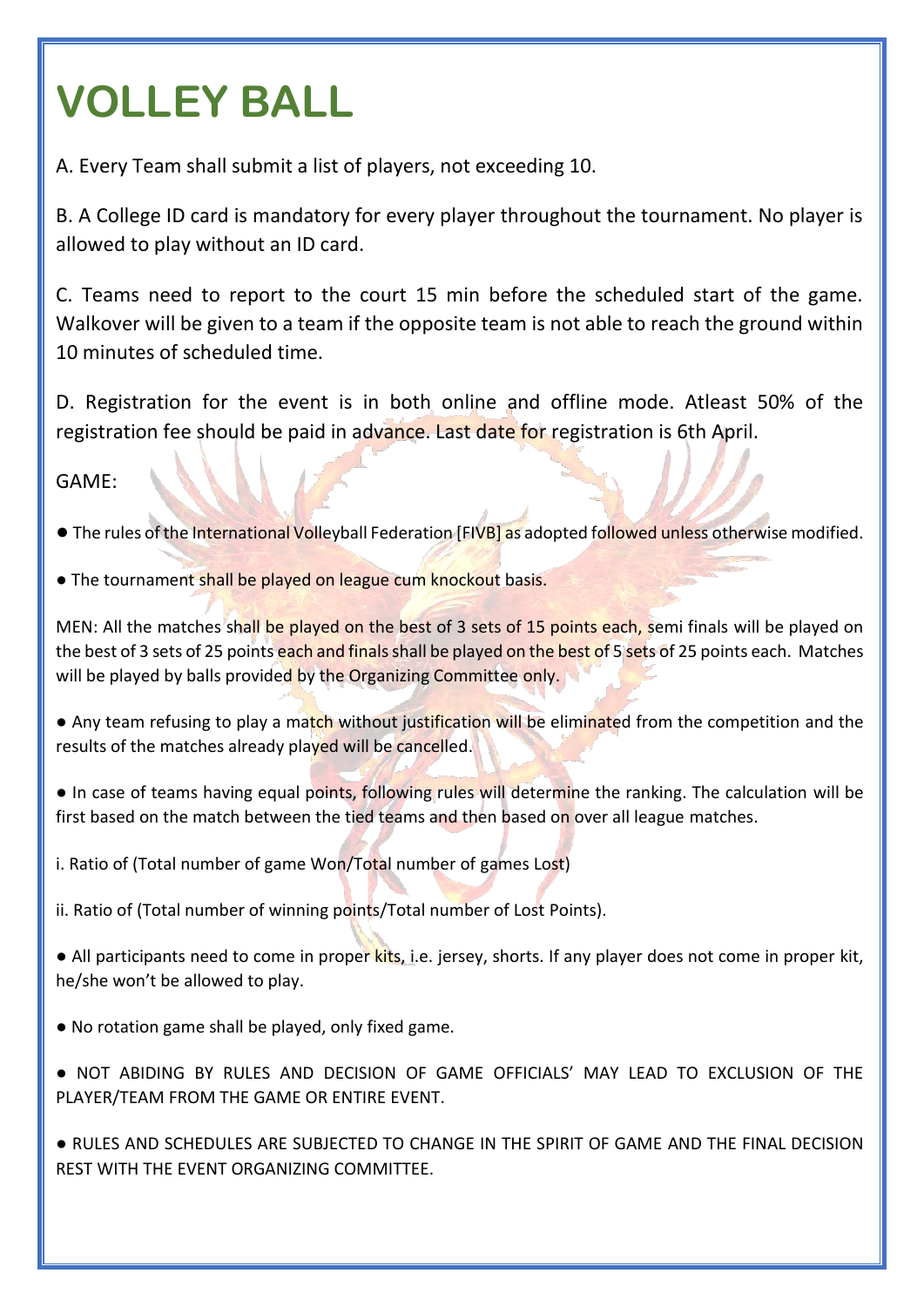#### **NAVODAYA 2K22**

#### **Event List**

| <b>Event List</b>        |                                                                      |         | <b>Price</b> |  |  |
|--------------------------|----------------------------------------------------------------------|---------|--------------|--|--|
| Melodica:-               |                                                                      | In      | Out          |  |  |
| $\mathsf{I}$             | Solo Singing                                                         | $100/-$ | $150/-$      |  |  |
| $\vert \vert \vert$      | <b>Duet Singing</b>                                                  | $200/-$ | $250/-$      |  |  |
| III)                     | Rap Battle                                                           | $150/-$ | $200/-$      |  |  |
| IV)                      | <b>Beat Boxing</b>                                                   | $100/-$ | $150/-$      |  |  |
| V)                       | Battle of Band (5+1)                                                 | $600/-$ | $700/-$      |  |  |
| Choremonia :-            |                                                                      |         |              |  |  |
| $\mathsf{I}$             | Nritya & Setuo (Solo)                                                | $150/-$ | $200/-$      |  |  |
| $\vert \vert \vert$      | Sway Away (Group) (Mem: 3 to 5)                                      | $350/-$ | $400/-$      |  |  |
| III)                     | Dance Battle (Face off)                                              | $100/-$ | $150/-$      |  |  |
| Lensation:-              |                                                                      |         |              |  |  |
| $\vert$                  | <b>Online Photography Contest</b>                                    | Free    |              |  |  |
| $\vert \vert \vert$      | Theme Photography                                                    | $10/-$  | $15/-$       |  |  |
| III)                     | Short Film (Time: 6+2 min)                                           | $120/-$ | $160/-$      |  |  |
| Creatomania:-            |                                                                      |         |              |  |  |
| $\vert$                  | Stage Play<br>(Member :- 11+2)(Time: 15+5 min)<br>[Prize Money 2000] | $500/-$ | $550/-$      |  |  |
| $\vert \vert$            | Street Play [Member:-5+2]<br>$(Time : 8+2 min)$                      | $200/-$ | $250/-$      |  |  |
| <b>Conquer-the-Mic:-</b> |                                                                      |         |              |  |  |
| $\vert$                  | Stand-up-Comedy                                                      | $70/-$  | $100/-$      |  |  |
| $\vert \vert$            | <b>Slam Poetry</b>                                                   | $60/-$  | $80/-$       |  |  |
| III)                     | Anchoring                                                            | $60/-$  | $80/-$       |  |  |
|                          |                                                                      |         |              |  |  |